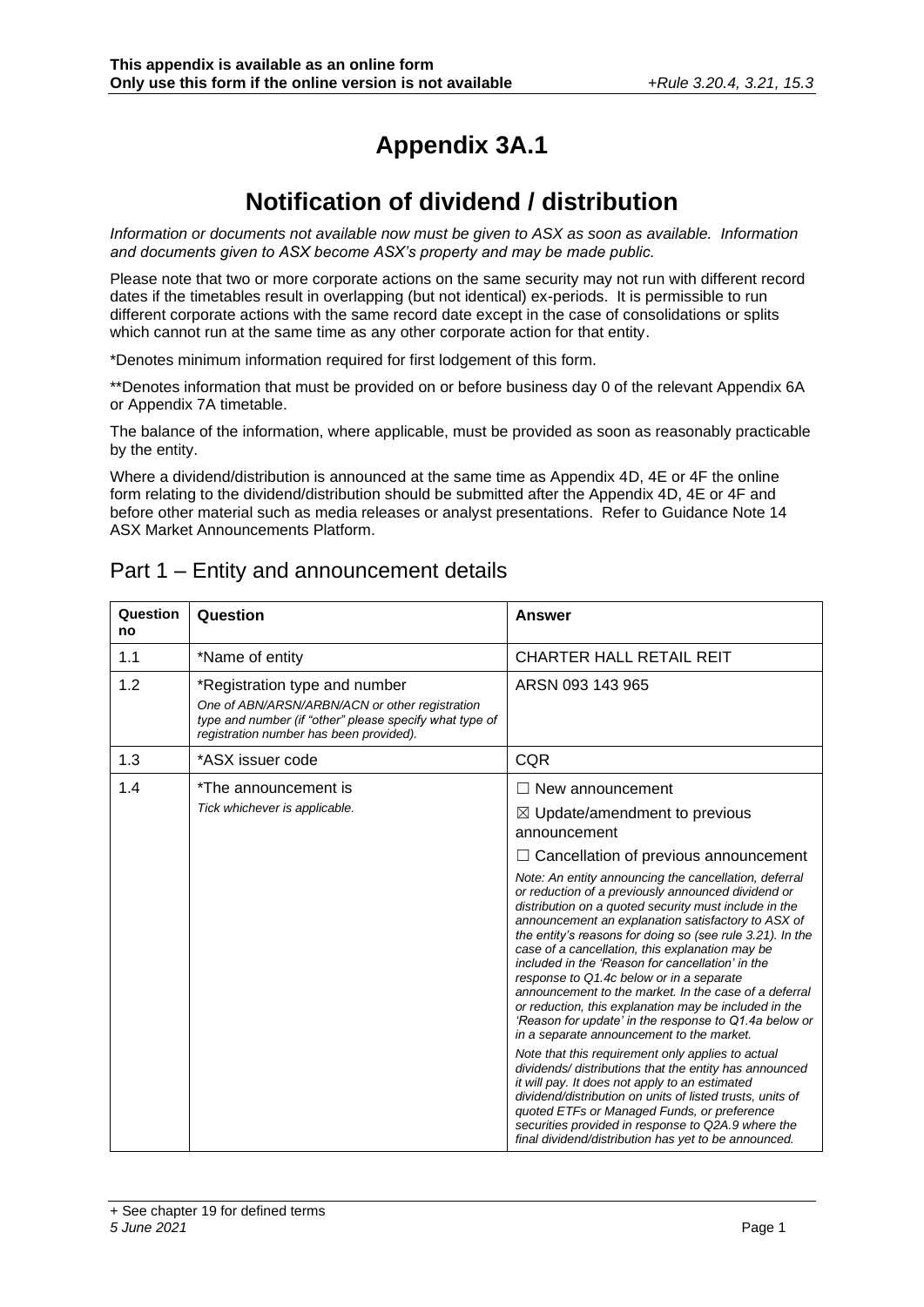| 1.4a             | *Reason for update<br>Mandatory only if "Update" ticked in Q1.4 above. A<br>reason must be provided for an update.                                                                                                                                                                                                     | Update to DRP Price                                                |
|------------------|------------------------------------------------------------------------------------------------------------------------------------------------------------------------------------------------------------------------------------------------------------------------------------------------------------------------|--------------------------------------------------------------------|
| 1.4 <sub>b</sub> | *Date of previous announcement to this<br>update<br>Mandatory only if "Update" ticked in Q1.4 above.                                                                                                                                                                                                                   | 15/12/2021                                                         |
| 1.4c             | *Reason for cancellation<br>Mandatory only if "Cancellation" ticked in Q1.4 above.<br>If information has previously been provided in Part 3D<br>of the form "Preference security distribution rate<br>details" please also confirm whether the rate changes<br>remain in place for the security or are also cancelled. |                                                                    |
| 1.4 <sub>d</sub> | *Date of previous announcement to this<br>cancellation<br>Mandatory only if "Cancellation" ticked in Q1.4 above.                                                                                                                                                                                                       |                                                                    |
| 1.5              | *Date of this announcement<br>The date of lodgement of the form by the entity via<br>ASX Online.                                                                                                                                                                                                                       | 28/01/2022                                                         |
| 1.6              | *Applicable ASX +security code and<br>description for dividend / distribution<br>Please select the security to which the notification<br>applies. Only one security can be selected for each<br>form.                                                                                                                  | ASX *security code: CQR<br>*Security description: UNITS FULLY PAID |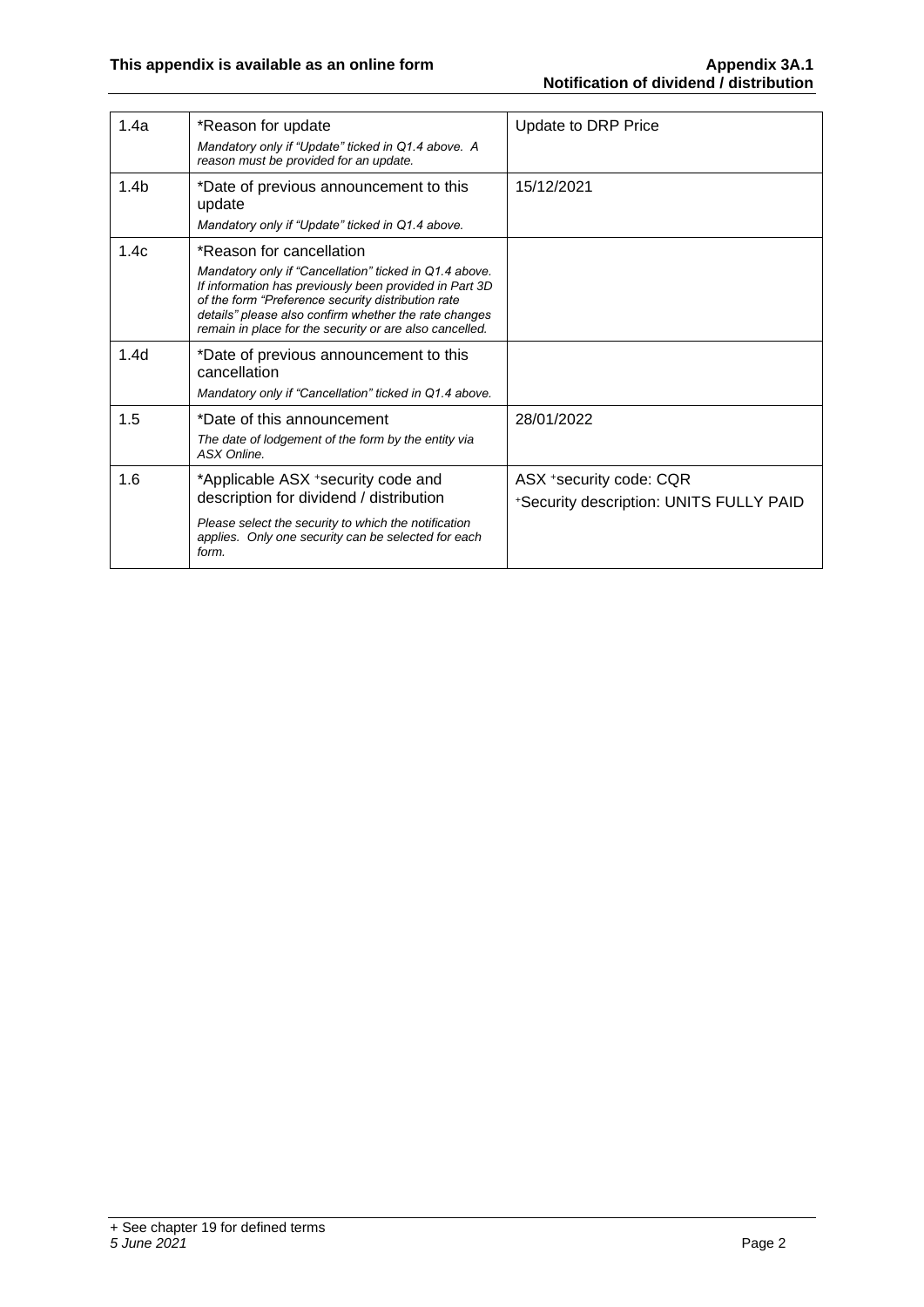## Part 2 – All dividends / distributions

#### Part 2A – Basic details

| Questio<br>n No. | Question                                                                                                                                                                                                                                                                                                                                                                                                                                                                                                                                                                                                                                                                                                                                                                                                                                                                                                                                                                                                                                                                                                                                                                                                                       | <b>Answer</b>                                                                                                                                                                                                                                                            |
|------------------|--------------------------------------------------------------------------------------------------------------------------------------------------------------------------------------------------------------------------------------------------------------------------------------------------------------------------------------------------------------------------------------------------------------------------------------------------------------------------------------------------------------------------------------------------------------------------------------------------------------------------------------------------------------------------------------------------------------------------------------------------------------------------------------------------------------------------------------------------------------------------------------------------------------------------------------------------------------------------------------------------------------------------------------------------------------------------------------------------------------------------------------------------------------------------------------------------------------------------------|--------------------------------------------------------------------------------------------------------------------------------------------------------------------------------------------------------------------------------------------------------------------------|
| 2A.1             | *Type of dividend/distribution<br>Each form can only relate to one record date and<br>payment date but may have multiple types of payment<br>for example an ordinary and special dividend. Please<br>note that dividends/distributions on units in listed<br>trusts, units in quoted ETFs or Managed Funds, and<br>preference securities are classified as "Ordinary".                                                                                                                                                                                                                                                                                                                                                                                                                                                                                                                                                                                                                                                                                                                                                                                                                                                         | $\boxtimes$ Ordinary (must be cash) Please complete Part<br>3A.<br>Special (must be cash) Please complete Part<br>3B.<br>Scrip (must be scrip) Please complete Part 3C.<br>⊔                                                                                             |
| 2A.2             | *The dividend/distribution:<br>Tick one only to indicate length of period to which the<br>dividend/distribution applies. ASX's system classifies<br>interim/final dividends/distributions as six monthly if<br>both are paid. If a final only is paid it is classified as<br>relating to a period of twelve months. Where a scrip<br>or special dividend/distribution is paid at the same<br>time as an ordinary dividend/distribution it has the<br>same period classification as the ordinary.<br>If the dividend/distribution is special and/or scrip only<br>then "does not relate to a specific period within the<br>financial year in which it was paid" may be applicable.                                                                                                                                                                                                                                                                                                                                                                                                                                                                                                                                              | $\Box$ relates to a period of one month.<br>relates to a period of one quarter.<br>$\Box$<br>relates to a period of six months.<br>⊠<br>relates to a period of twelve months.<br>does not relate to a specific period within<br>the financial year in which it was paid. |
| 2A.3             | *The dividend/distribution relates to the<br>financial reporting or payment period<br>ended/ending (date)<br>The period ended date must match the end date of<br>the reporting period of any Appendix 4D, 4E or 4F<br>lodged by the entity at the same time as this form and<br>which includes the details of the dividend/distribution<br>announced in this form. For dividends/distributions on<br>units in listed trusts, units in quoted ETFs or Managed<br>Funds, and preference securities, the period<br>ended/ending date may correspond to the payment<br>date and may be a future date. If a special or scrip<br>dividend/distribution is notified at the same time as<br>another dividend/distribution which relates to a period<br>of one month, one quarter, six months or twelve<br>months then the special or scrip dividend/distribution<br>will be characterised with the same period type and<br>will have the same period ended as that<br>dividend/distribution. If the dividend/distribution is<br>special and/or scrip only and "does not relate to a<br>specific period within the financial year in which it was<br>paid" has been ticked in Q2A.2, then a period ended<br>date may not be applicable. | 31/12/2021                                                                                                                                                                                                                                                               |
| 2A.4             | **Record date<br>The record date must be at least four business days<br>from current date (refer Appendix 6A section 1).<br>Please note that the record date and ex date cannot<br>be changed (even to postpone it or cancel it) any later<br>than 12 noon Sydney time on the day before the<br>previous ex date advised.                                                                                                                                                                                                                                                                                                                                                                                                                                                                                                                                                                                                                                                                                                                                                                                                                                                                                                      | 31/12/2021                                                                                                                                                                                                                                                               |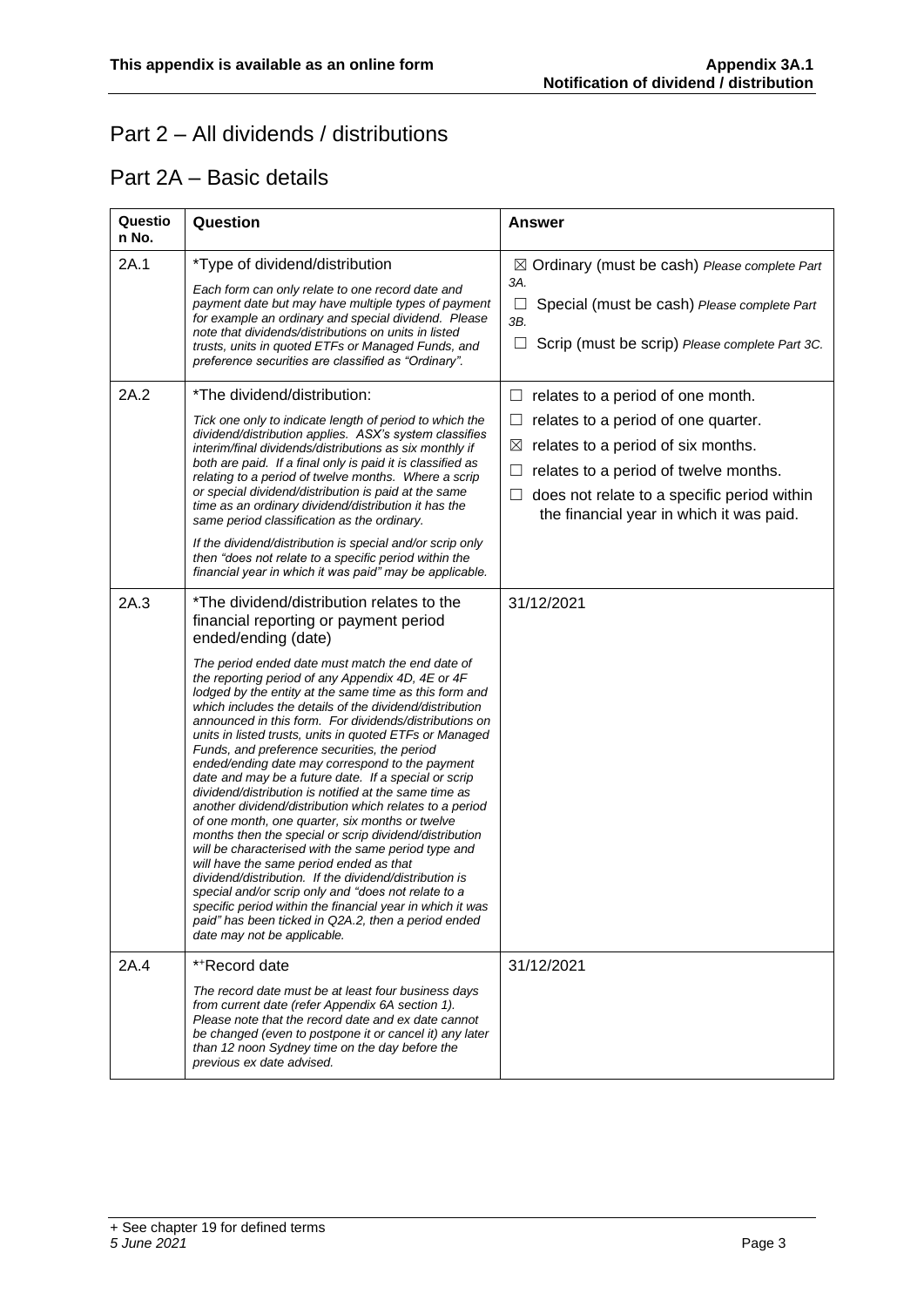| 2A.5  | *Ex date                                                                                                                                                                                                                                                                                                                                                                                                                    | 30/12/2021                                                                                                                                                                                                                                                                                                                                                                                                                                                                                       |
|-------|-----------------------------------------------------------------------------------------------------------------------------------------------------------------------------------------------------------------------------------------------------------------------------------------------------------------------------------------------------------------------------------------------------------------------------|--------------------------------------------------------------------------------------------------------------------------------------------------------------------------------------------------------------------------------------------------------------------------------------------------------------------------------------------------------------------------------------------------------------------------------------------------------------------------------------------------|
|       | The ex date is one business day before record date<br>(i.e. business day 3 if the record date is business day<br>4). Refer to Appendix 6A section 1. Securities will<br>trade "ex" dividend/distribution from the ex date.<br>Please note that the record date and ex date cannot<br>be changed (even to postpone it or cancel it) any later<br>than 12 noon Sydney time on the day before the<br>previous ex date advised. |                                                                                                                                                                                                                                                                                                                                                                                                                                                                                                  |
| 2A.6  | *Payment date                                                                                                                                                                                                                                                                                                                                                                                                               | 28/02/2022                                                                                                                                                                                                                                                                                                                                                                                                                                                                                       |
|       | The payment date must be after the record date. If<br>the entity has a dividend or distribution plan, the<br>payment date must be at least 2 business days after<br>the record date. Refer to Appendix 6A section 1. For<br>a scrip dividend/distribution this date will be the same<br>as the issue date referred to in Q3C.4 of this form.                                                                                |                                                                                                                                                                                                                                                                                                                                                                                                                                                                                                  |
| 2A.7  | *Are any of the below approvals required<br>for the dividend/distribution before<br>business day 0 of the timetable?                                                                                                                                                                                                                                                                                                        | No                                                                                                                                                                                                                                                                                                                                                                                                                                                                                               |
|       | *Security holder approval<br>Court approval<br>$\bullet$                                                                                                                                                                                                                                                                                                                                                                    |                                                                                                                                                                                                                                                                                                                                                                                                                                                                                                  |
|       | Lodgement of court order with +ASIC<br>$\bullet$                                                                                                                                                                                                                                                                                                                                                                            |                                                                                                                                                                                                                                                                                                                                                                                                                                                                                                  |
|       | <b>ACCC</b> approval<br>$\bullet$                                                                                                                                                                                                                                                                                                                                                                                           |                                                                                                                                                                                                                                                                                                                                                                                                                                                                                                  |
|       | FIRB approval<br>$\bullet$                                                                                                                                                                                                                                                                                                                                                                                                  |                                                                                                                                                                                                                                                                                                                                                                                                                                                                                                  |
|       | Another approval/condition external to<br>$\bullet$<br>the entity required to be given/met<br>before business day 0 of the timetable<br>for the dividend/distribution.                                                                                                                                                                                                                                                      |                                                                                                                                                                                                                                                                                                                                                                                                                                                                                                  |
|       | If any of the above approvals apply to the<br>dividend/distribution before business day 0 of the<br>timetable, please answer 'yes' and provide details at<br>Q2A.7a. If "no" go to Q2A.8.                                                                                                                                                                                                                                   |                                                                                                                                                                                                                                                                                                                                                                                                                                                                                                  |
|       | The purpose of the question is to confirm that relevant<br>approvals are received prior to ASX establishing an<br>ex market in the securities. If the entity wishes to<br>disclose approvals or conditions which are to be<br>resolved at a later date it should use Part 5 "Further<br>information".                                                                                                                       |                                                                                                                                                                                                                                                                                                                                                                                                                                                                                                  |
| 2A.7a | Approvals                                                                                                                                                                                                                                                                                                                                                                                                                   |                                                                                                                                                                                                                                                                                                                                                                                                                                                                                                  |
|       | Select appropriate approval from drop down box as applicable. More than one approval can be selected. This<br>question refers only to events which take place before business day 0 of the timetable. The purpose of the<br>use Part 5 "Further information".                                                                                                                                                               | question is to confirm that relevant approvals are received prior to ASX establishing an ex market in the securities.<br>The "Date for determination" is the date that you expect to know if the approval is given for example the date of the<br>security holder meeting in the case of security holder approval or the date of the court hearing in the case of court<br>approval. If the entity wishes to disclose approvals or conditions which are to be resolved at a later date it should |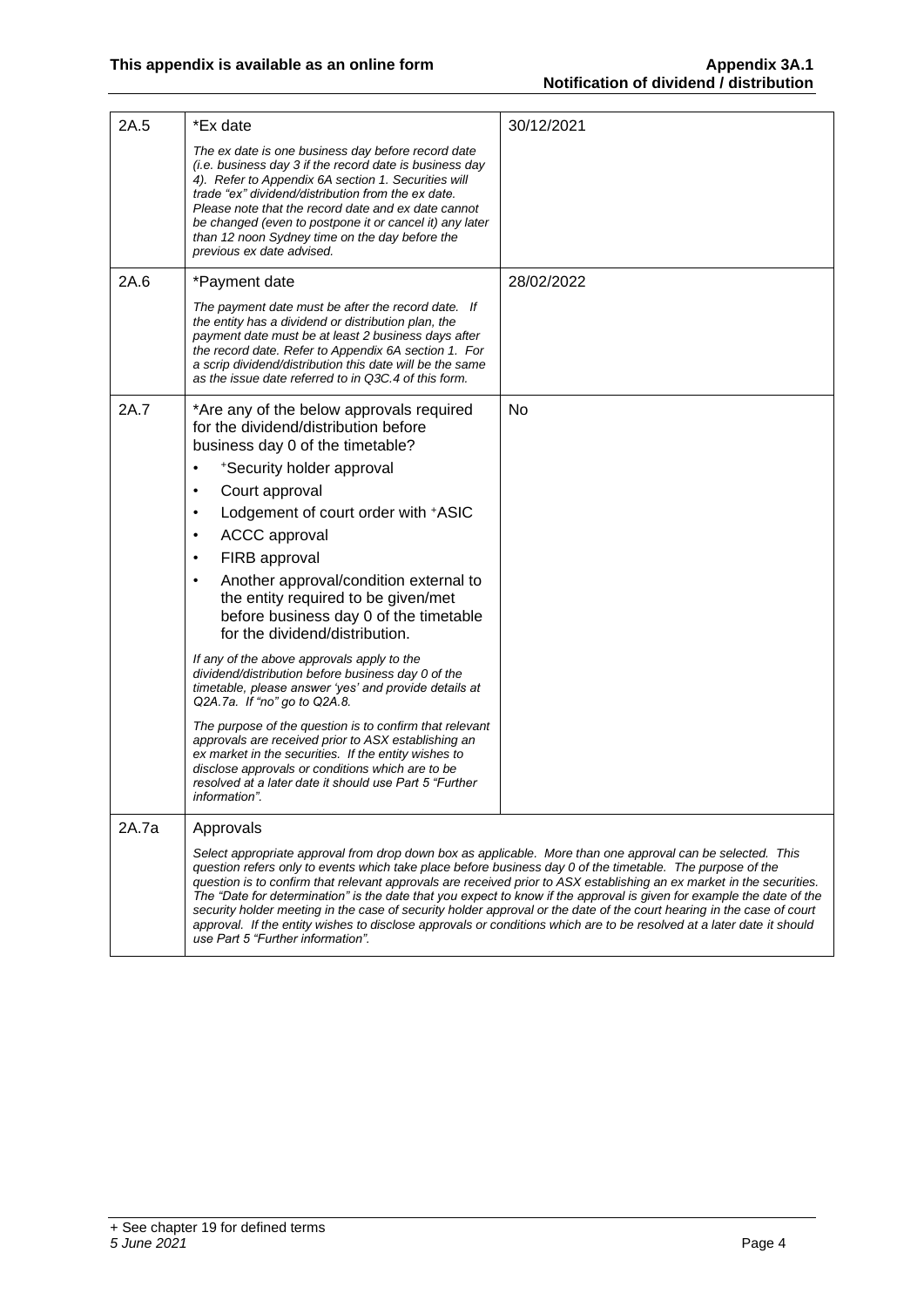| *Approval/condition                    |  | *Date for<br>determination                                                                                                                                           | *Is the date<br>estimated or<br>actual? | **Approval<br>received/<br>condition<br>met?<br>Only answer this<br>question when<br>you know the<br>outcome of the<br>approval-<br>please advise on<br>or before<br>business day 0<br>of the relevant<br>Appendix 6A or<br>Appendix 7A<br>timetable. | Comments |
|----------------------------------------|--|----------------------------------------------------------------------------------------------------------------------------------------------------------------------|-----------------------------------------|-------------------------------------------------------------------------------------------------------------------------------------------------------------------------------------------------------------------------------------------------------|----------|
| *Security holder                       |  |                                                                                                                                                                      | $\Box$ Estimated                        | $\Box$ Yes                                                                                                                                                                                                                                            |          |
| approval                               |  |                                                                                                                                                                      | <b>OR</b>                               | $\Box$ No                                                                                                                                                                                                                                             |          |
|                                        |  |                                                                                                                                                                      | $\Box$ Actual                           |                                                                                                                                                                                                                                                       |          |
| Court approval                         |  |                                                                                                                                                                      | $\Box$ Estimated                        | $\Box$ Yes                                                                                                                                                                                                                                            |          |
|                                        |  |                                                                                                                                                                      | <b>OR</b>                               | $\Box$ No                                                                                                                                                                                                                                             |          |
|                                        |  |                                                                                                                                                                      | $\Box$ Actual                           |                                                                                                                                                                                                                                                       |          |
| Lodgement of court<br>order with +ASIC |  |                                                                                                                                                                      | $\Box$ Estimated                        | $\Box$ Yes                                                                                                                                                                                                                                            |          |
|                                        |  |                                                                                                                                                                      | <b>OR</b>                               | $\Box$ No                                                                                                                                                                                                                                             |          |
|                                        |  |                                                                                                                                                                      | $\Box$ Actual                           |                                                                                                                                                                                                                                                       |          |
| <b>ACCC</b> approval                   |  |                                                                                                                                                                      | $\Box$ Estimated                        | $\Box$ Yes                                                                                                                                                                                                                                            |          |
|                                        |  |                                                                                                                                                                      | <b>OR</b>                               | $\Box$ No                                                                                                                                                                                                                                             |          |
|                                        |  |                                                                                                                                                                      | $\Box$ Actual                           |                                                                                                                                                                                                                                                       |          |
| FIRB approval                          |  |                                                                                                                                                                      | $\Box$ Estimated                        | $\Box$ Yes                                                                                                                                                                                                                                            |          |
|                                        |  |                                                                                                                                                                      | <b>OR</b>                               | $\Box$ No                                                                                                                                                                                                                                             |          |
|                                        |  |                                                                                                                                                                      | $\Box$ Actual                           |                                                                                                                                                                                                                                                       |          |
| Other (please                          |  |                                                                                                                                                                      | $\Box$ Estimated                        | $\Box$ Yes                                                                                                                                                                                                                                            |          |
| specify in<br>comment section)         |  |                                                                                                                                                                      | <b>OR</b>                               | $\Box$ No                                                                                                                                                                                                                                             |          |
|                                        |  |                                                                                                                                                                      | $\Box$ Actual                           |                                                                                                                                                                                                                                                       |          |
| 2A.8                                   |  | *Currency in which the dividend/distribution<br>is made ("primary currency")                                                                                         |                                         | AUD - Australian Dollar                                                                                                                                                                                                                               |          |
|                                        |  | Primary currency will be the currency in which all other                                                                                                             |                                         |                                                                                                                                                                                                                                                       |          |
|                                        |  | questions relating to the dividend/distribution will<br>appear excepting those relating to payment in a<br>different currency. For dividends/distributions paid in a |                                         |                                                                                                                                                                                                                                                       |          |
|                                        |  | currency other than AUD please answer 2A.9a-2A.9c.<br>If the primary currency is NZD please also complete                                                            |                                         |                                                                                                                                                                                                                                                       |          |
| Part 3F.                               |  |                                                                                                                                                                      |                                         |                                                                                                                                                                                                                                                       |          |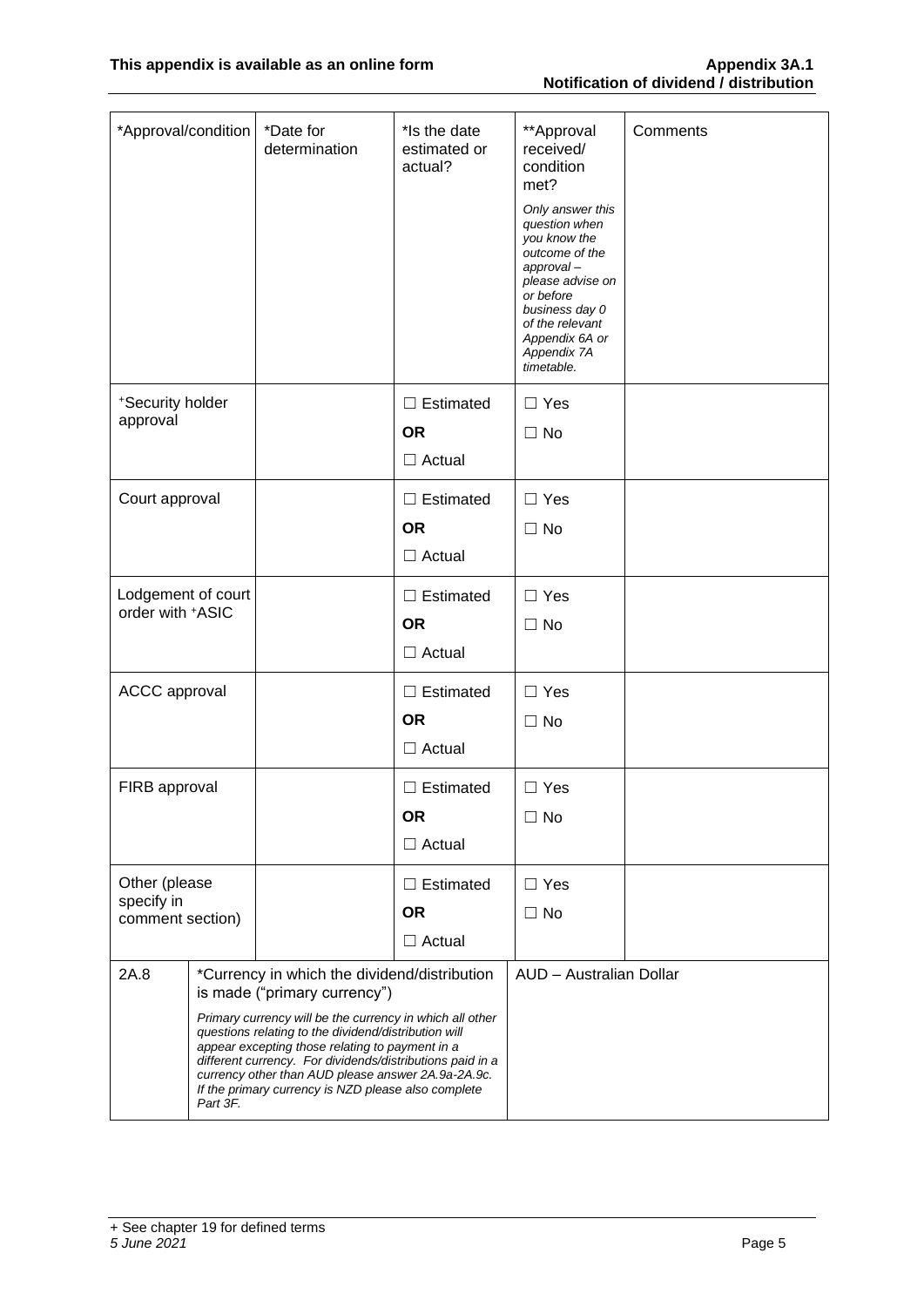| 2A.9  | *Total dividend/distribution payment<br>amount per +security (in primary currency)<br>for all dividends/ distributions notified in this<br>form                                                                                                                                                                                                                                     | AUD 0.11700000                                                                                                                                         |
|-------|-------------------------------------------------------------------------------------------------------------------------------------------------------------------------------------------------------------------------------------------------------------------------------------------------------------------------------------------------------------------------------------|--------------------------------------------------------------------------------------------------------------------------------------------------------|
|       | This amount should be the total of any Ordinary, Scrip,<br>Special and Supplementary dividend/distribution<br>announced using this form. An estimated<br>dividend/distribution is only permitted in the case of<br>dividends/distributions on units in listed trusts, units in<br>quoted ETFs or Managed Funds, and preference<br>securities.                                       | Actual                                                                                                                                                 |
| 2A.9a | AUD equivalent to total dividend/distribution<br>amount per +security                                                                                                                                                                                                                                                                                                               | N/A                                                                                                                                                    |
|       | If primary currency is non-AUD.                                                                                                                                                                                                                                                                                                                                                     |                                                                                                                                                        |
|       | If more than one dividend/distribution type is included<br>in this announcement (e.g. ordinary and special), this<br>total should be the total of those types.                                                                                                                                                                                                                      |                                                                                                                                                        |
|       | ASX publishes an AUD equivalent amount for non-<br>AUD dividends/distributions. If this amount is not<br>provided by the entity it is calculated and published<br>using the RBA rate of exchange on the day before the<br>ex date. The entity should only populate this question<br>if an actual amount is known. If amount not known<br>please answer 2A.9b. If known go to 2A.9c. |                                                                                                                                                        |
| 2A.9b | If AUD equivalent not known, date for                                                                                                                                                                                                                                                                                                                                               |                                                                                                                                                        |
|       | information to be released                                                                                                                                                                                                                                                                                                                                                          | N/A                                                                                                                                                    |
|       | If primary currency is non-AUD.                                                                                                                                                                                                                                                                                                                                                     |                                                                                                                                                        |
| 2A.9c | FX rate (in format AUD rate / primary<br>currency rate):                                                                                                                                                                                                                                                                                                                            | N/A                                                                                                                                                    |
|       | If primary currency is non-AUD.                                                                                                                                                                                                                                                                                                                                                     |                                                                                                                                                        |
| 2A.10 | *Does the entity have arrangements<br>relating to the currency in which the<br>dividend/distribution is paid to +security<br>holders that it wishes to disclose to the<br>market?                                                                                                                                                                                                   | No                                                                                                                                                     |
|       | If "yes", please complete Part 2B.                                                                                                                                                                                                                                                                                                                                                  |                                                                                                                                                        |
|       | It is not mandatory to disclose currency arrangements<br>to the market. In particular, it does not refer to<br>arrangements made between individual security<br>holders and the share registry or entity on an ad hoc or<br>one-off basis and it does not refer to arrangements<br>offered by the registry independently of the entity.                                             |                                                                                                                                                        |
|       | If the entity intends to disclose currency arrangements<br>to the market it must do so through this form although<br>it may supplement the information in the form with<br>further PDF announcements.                                                                                                                                                                               |                                                                                                                                                        |
| 2A.11 | *Does the entity have a securities plan for<br>dividends/distributions on this security?                                                                                                                                                                                                                                                                                            | $\boxtimes$ We have a Dividend/Distribution<br>Reinvestment Plan (DRP)                                                                                 |
|       | This information is required by Appendix 6A section 1.<br>More than one option may be selected. If the entity<br>has a DRP please answer Q2A.11a, if the entity has a<br>BSP please answer Q2A.11b, if the entity has another<br>security plan please answer Q2A.11c.                                                                                                               | We have a Bonus + Security Plan or<br>⊔<br>equivalent (BSP)<br>We have another *security plan (Plan)<br>ப<br>We do not have a securities plan for<br>ப |
|       | If the entity has a plan but it does not apply to the<br>security which is the subject of this form the entity<br>should answer "We do not have a securities plan for<br>dividends/distributions on this security".                                                                                                                                                                 | dividends/distributions on this security                                                                                                               |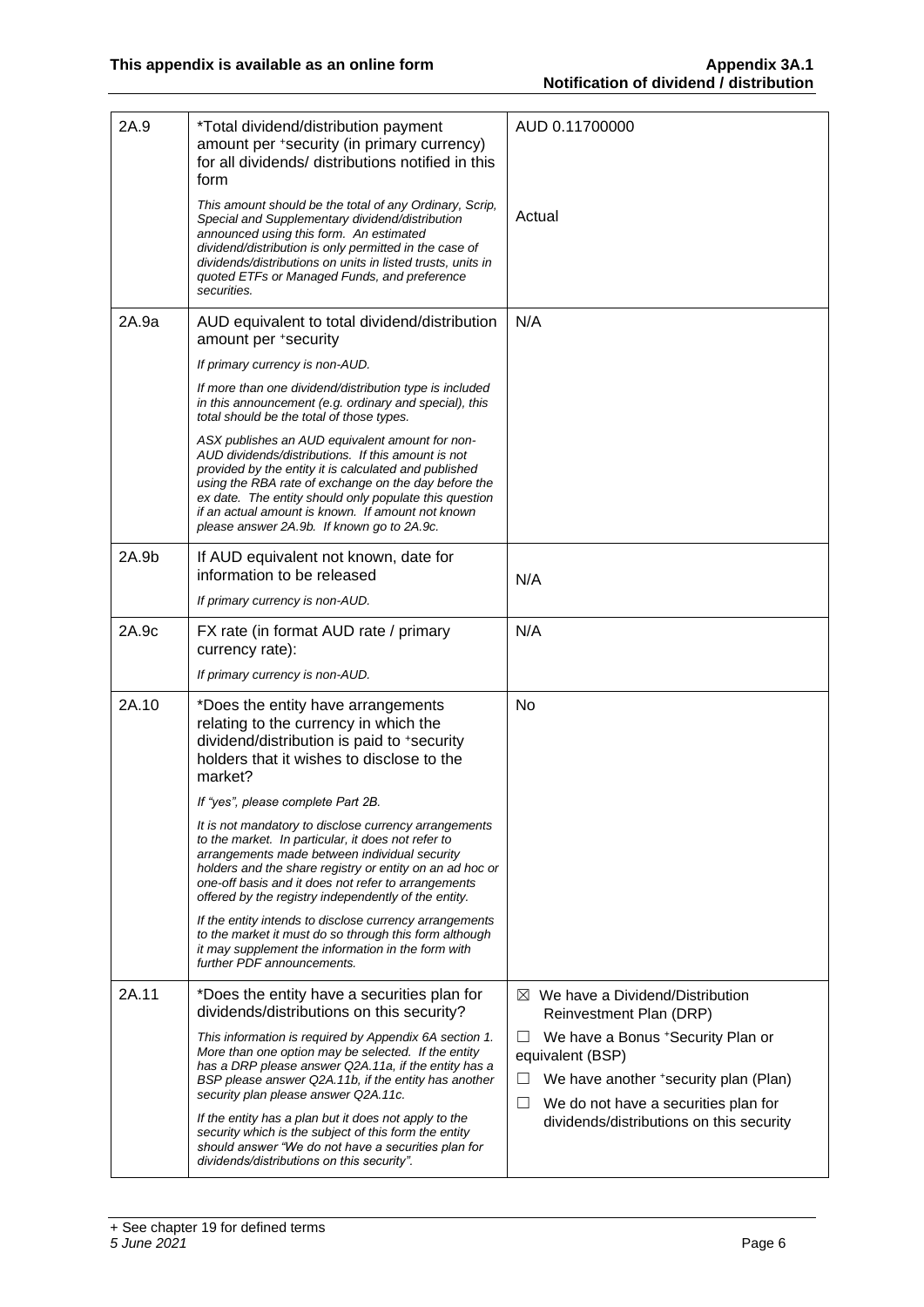| 2A.11a    | *If the entity has a DRP, is the DRP<br>applicable to this dividend/distribution<br>This information is required by Appendix 6A section 1.<br>If "yes", please answer Q2A.11a(i). If "no", ASX will<br>assume the DRP is suspended for this<br>dividend/distribution.                                                                                                                                                                                                                                                                                                                                                                                             | Yes                                                                                                                                                                                                                                                                                                                                                                                                                                                     |
|-----------|-------------------------------------------------------------------------------------------------------------------------------------------------------------------------------------------------------------------------------------------------------------------------------------------------------------------------------------------------------------------------------------------------------------------------------------------------------------------------------------------------------------------------------------------------------------------------------------------------------------------------------------------------------------------|---------------------------------------------------------------------------------------------------------------------------------------------------------------------------------------------------------------------------------------------------------------------------------------------------------------------------------------------------------------------------------------------------------------------------------------------------------|
| 2A.11a(i) | *DRP Status in respect of this<br>dividend/distribution<br>Please select one and complete Part 4A.<br>Note that "Full DRP" includes plans which may have<br>limited exceptions for example exclusion of US or<br>other foreign holders. The term is designed primarily<br>to distinguish those plans which apply only to specific<br>subgroups of security holders such as "retail" holders.                                                                                                                                                                                                                                                                      | DRP for retail *security holders only<br>ш<br>The entity has a DRP which applies to this<br>dividend/distribution only for retail security holders.<br>$\boxtimes$ Full DRP offered<br>The entity has a DRP which applies to this<br>dividend/distribution only for all security holders.<br>DRP subject to *security holder approval<br>The entity has a DRP which is active for this<br>dividend/distribution subject to security holder<br>approval. |
| 2A.11b    | *If the entity has a BSP, is the BSP<br>applicable to this +dividend/distribution?<br>This information is required by Appendix 6A section 1.<br>If "yes", please answer Q2A.11b(i). If "no", ASX will<br>assume the BSP is suspended for this<br>dividend/distribution.                                                                                                                                                                                                                                                                                                                                                                                           | N/A                                                                                                                                                                                                                                                                                                                                                                                                                                                     |
| 2A.11b(i) | *BSP status in respect of this<br>dividend/distribution<br>Please select one and complete Part 4B. If the entity<br>has a BSP subject to security holder approval please<br>choose the appropriate box above and make a note of<br>the approval requirement in "Part 5 Further<br>information" at the end of this form.                                                                                                                                                                                                                                                                                                                                           | BSP for retail *security holders only<br>П<br>The entity has a BSP which applies to this<br>dividend/distribution only for retail security holders.<br>Full BSP offered<br>ш<br>The entity has a BSP which applies to this<br>dividend/distribution only for all security holders.                                                                                                                                                                      |
| 2A.11c    | *If the entity has another +security plan, is<br>that +security plan applicable to this<br>*dividend/distribution?<br>If "yes" please complete Part 4C.                                                                                                                                                                                                                                                                                                                                                                                                                                                                                                           | N/A                                                                                                                                                                                                                                                                                                                                                                                                                                                     |
| 2A.12     | *Does the entity have tax component<br>information apart from franking?<br>This refers to the information ordinarily provided under<br>Subdivision 12-H of Schedule 1 to the Tax<br>Administration Act 1953. If "yes" please complete Part<br>3E.                                                                                                                                                                                                                                                                                                                                                                                                                 | No                                                                                                                                                                                                                                                                                                                                                                                                                                                      |
| 2A.13     | Withholding tax rate applicable to the<br>dividend/distribution<br>For non-Australian entities.<br>ASX only captures the dividend/distribution withholding<br>tax rate in respect of dividends/distributions paid by<br>foreign resident listed entities to Australian resident<br>security holders. If a dividend/distribution is payable to<br>an Australian resident security holder, please advise<br>the applicable dividend/distribution withholding tax rate<br>(assuming no exemptions are sought by and granted<br>to the holder). Should you wish to provide further<br>information please use Part 5 - Further information at<br>the end of this form. | %                                                                                                                                                                                                                                                                                                                                                                                                                                                       |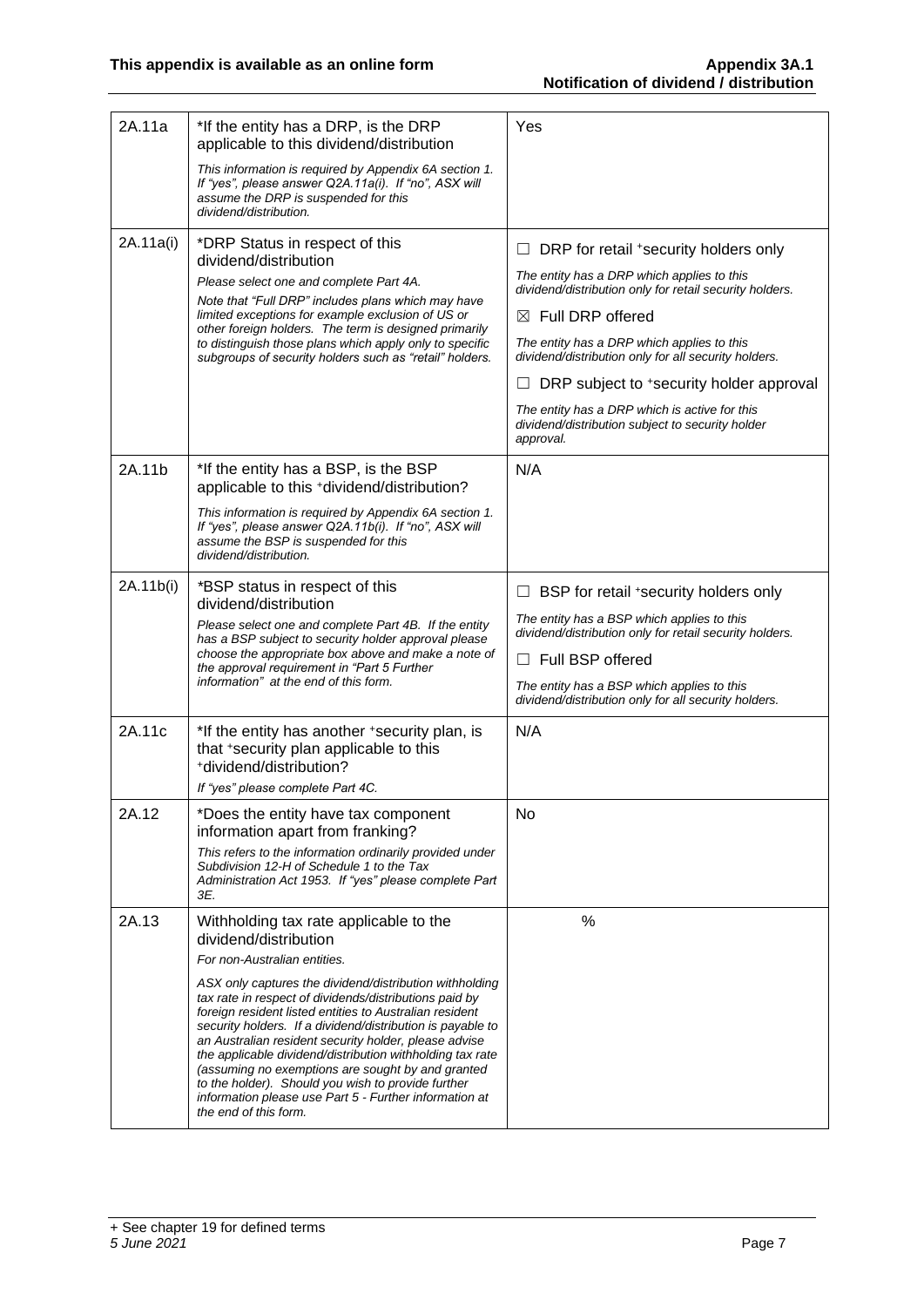## Part 2B – Currency information

| Part 2B to be completed if you answered "yes" to Q2A.10. |
|----------------------------------------------------------|
|----------------------------------------------------------|

| Question<br>No. | Question                                                                                                                                                                                                                                                                                                                                                                                                                                                                                                                                                                                                                                                                                                                                                                                                                                                                                                                            | Answer                                                        |
|-----------------|-------------------------------------------------------------------------------------------------------------------------------------------------------------------------------------------------------------------------------------------------------------------------------------------------------------------------------------------------------------------------------------------------------------------------------------------------------------------------------------------------------------------------------------------------------------------------------------------------------------------------------------------------------------------------------------------------------------------------------------------------------------------------------------------------------------------------------------------------------------------------------------------------------------------------------------|---------------------------------------------------------------|
| 2B.1            | *Does the entity default to payment in<br>certain currencies dependent upon certain<br>attributes such as the banking instruction or<br>registered address of the +security holder?<br>(For example NZD to residents of New<br>Zealand and/or USD to residents of the<br>U.S.A.)<br>Referred to as "default arrangements". This does not<br>exclude other criteria - banking instruction and<br>registered address are merely provided as examples.<br>This question should be answered on the basis of the<br>entity's policy applicable to all security holders. It does<br>not refer to arrangements made between individual<br>security holders and the share registry or entity on an<br>ad hoc or one-off basis and it does not refer to<br>arrangements offered by the registry independently of<br>the entity.<br>If "yes" please fill out the balance of the questions in<br>Part 2B. If "no" fill out question 2B.2 only. | Yes or No                                                     |
| 2B.2            | *Please provide a description of your<br>currency arrangements<br>If you have default arrangements please provide an                                                                                                                                                                                                                                                                                                                                                                                                                                                                                                                                                                                                                                                                                                                                                                                                                |                                                               |
|                 | overview of how the arrangement operates and<br>answer specific questions below about currencies in<br>which you pay, whether there is a choice to receive a<br>currency other than the default, election dates, where<br>forms can be obtained etc.                                                                                                                                                                                                                                                                                                                                                                                                                                                                                                                                                                                                                                                                                |                                                               |
|                 | If you do not have default arrangements you should<br>include here a complete description of your currency<br>arrangements including when and where any currency<br>election should be submitted. Listed entities in this<br>category are not required to disclose the currencies in<br>which they pay or publish the foreign currency<br>dividend amounts ("payment currency equivalent<br>amount per security") or foreign exchange rates. You<br>do not need to fill out any further questions in Part 2B.                                                                                                                                                                                                                                                                                                                                                                                                                       |                                                               |
| 2B.2a           | Other currency/currencies in which the<br>dividend/distribution will be paid                                                                                                                                                                                                                                                                                                                                                                                                                                                                                                                                                                                                                                                                                                                                                                                                                                                        | *Non primary payment currency:<br>Payment currency equivalent |
|                 | If there is more than one payment currency other than<br>the primary currency it is mandatory to advise the<br>additional currencies but <b>not</b> mandatory to advise the<br>payment currency equivalent amount. If the entity<br>wishes it may advise this amount by way of update<br>when known. Note: if more than one<br>dividend/distribution type is included in this<br>announcement (e.g. ordinary and special), the<br>payment currency equivalent amount should be the<br>total of those types and the equivalent of the total<br>amount in Q2A.9.                                                                                                                                                                                                                                                                                                                                                                      | amount per +security:                                         |
| 2B.2b           | Please provide the exchange rates used for<br>non-primary currency payments                                                                                                                                                                                                                                                                                                                                                                                                                                                                                                                                                                                                                                                                                                                                                                                                                                                         |                                                               |
| 2B.2c           | If payment currency equivalent and<br>exchange rates not known, date for<br>information to be released                                                                                                                                                                                                                                                                                                                                                                                                                                                                                                                                                                                                                                                                                                                                                                                                                              | Estimated or actual                                           |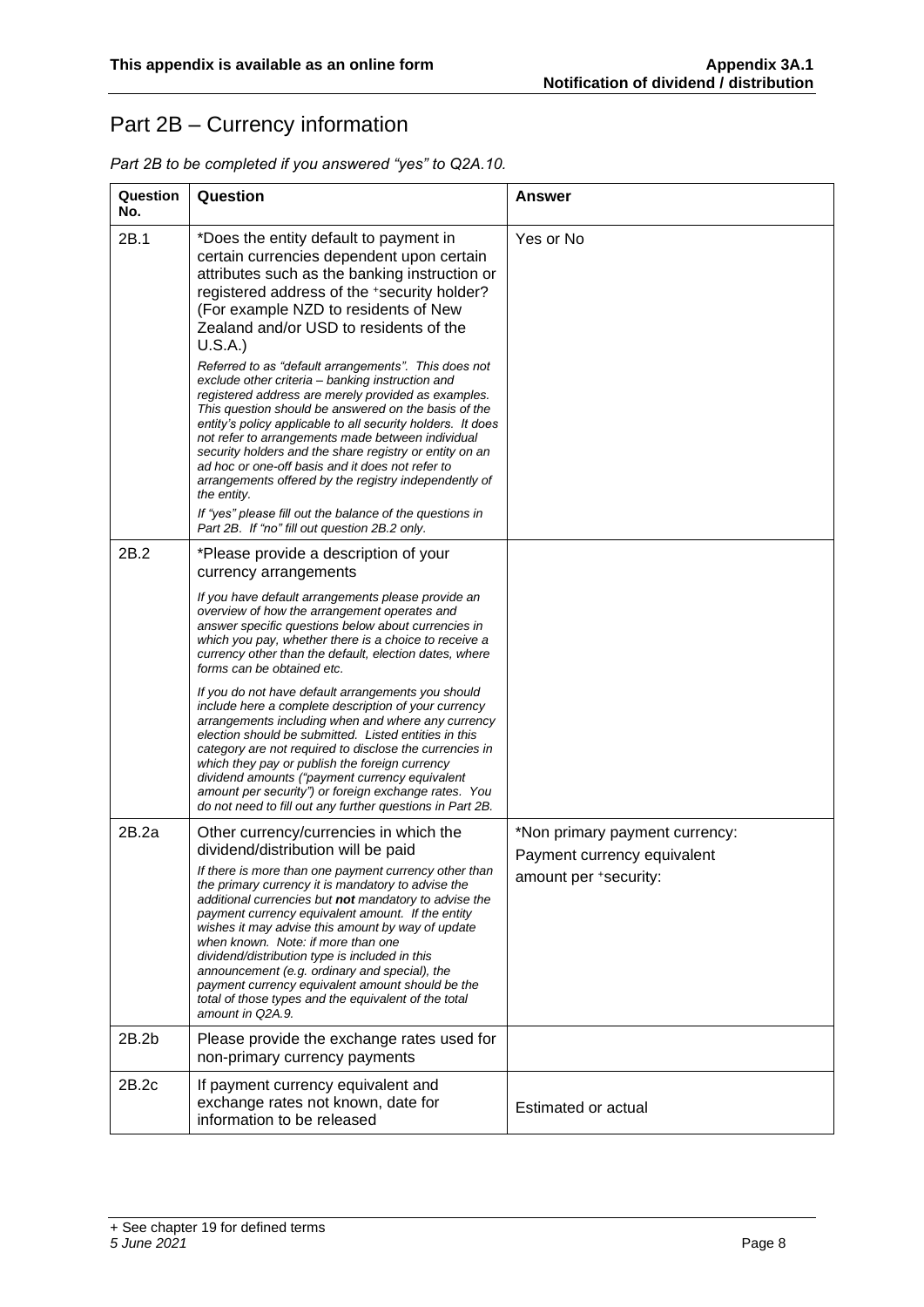| 2B.3  | *Can the +security holder choose to receive<br>a currency different to the currency they<br>would receive under the default<br>arrangements?                                                                                                           | Yes or No |
|-------|--------------------------------------------------------------------------------------------------------------------------------------------------------------------------------------------------------------------------------------------------------|-----------|
| 2B.3a | Please describe what choices are available<br>to a +security holder to receive a currency<br>different to the currency they would receive<br>under the default arrangements                                                                            |           |
|       | For example if the security holder would receive AUD<br>under the default policy based upon an Australian<br>bank account being provided, can they change this to<br>NZD by providing a banking instruction relating to a<br>New Zealand bank account? |           |
| 2B.3b | *Date and time by which any document or<br>communication relating to the above<br>arrangements must be received in order to<br>be effective for this dividend/distribution                                                                             |           |
|       | Please enter the time in Sydney time (i.e. AEST or,<br>when daylight savings is in operation, AEDST) using<br>24 hour convention e.g. 6.00pm should be entered as<br>18:00.                                                                            |           |
| 2B.3c | Please provide a link to, or indicate where<br>relevant forms can be obtained and state<br>how and where they must be lodged.                                                                                                                          |           |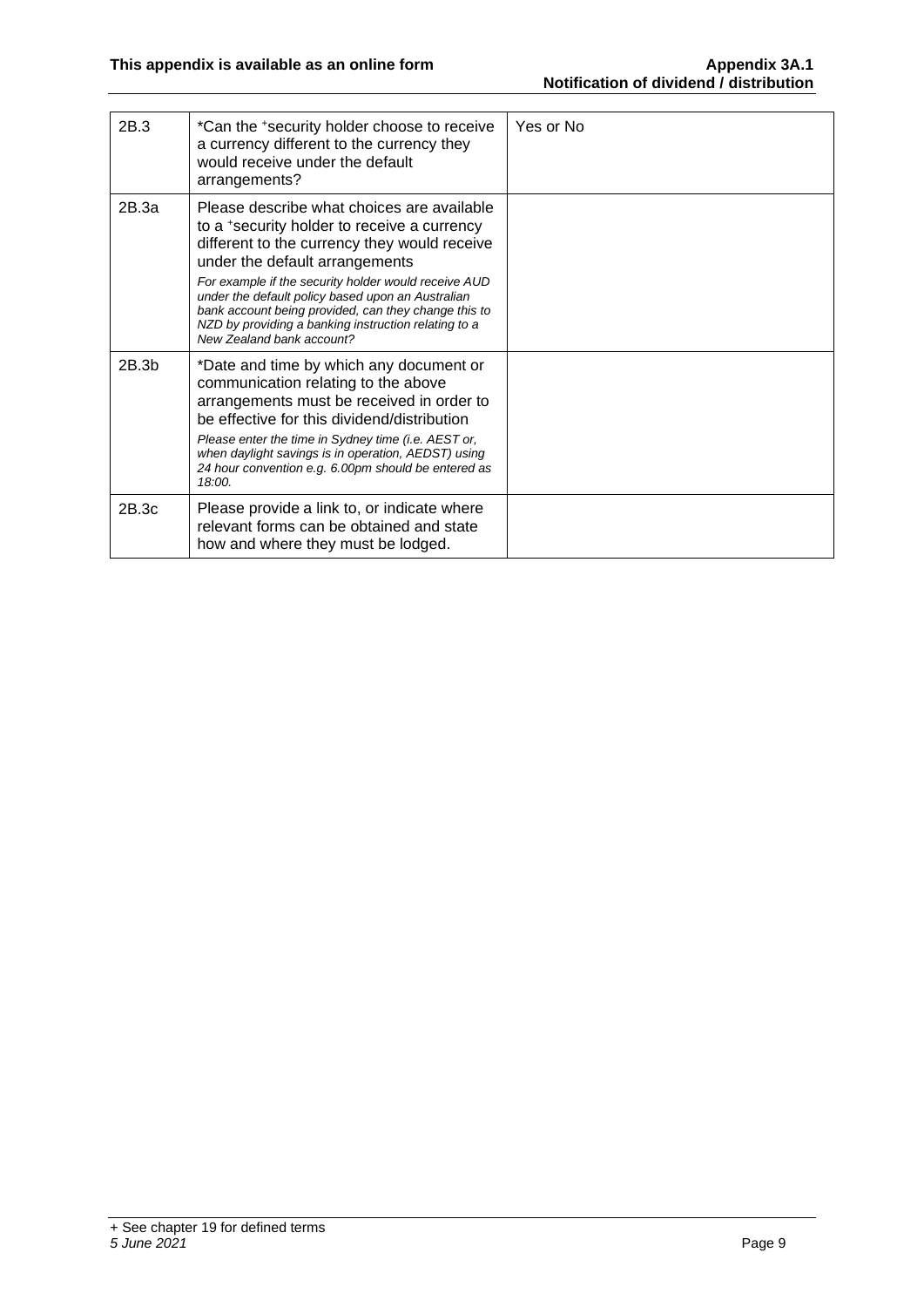#### Part 3 – Dividend/distribution amounts per type and other details

*Please state amounts in the dividend/distribution primary currency stated at Q2A.9.*

#### Part 3A – Ordinary dividend/distribution

#### *Part 3A to be completed if "Ordinary" selected in Q2A.1.*

| Question<br>No. | Question                                                                                                                                                                                                                                                                                                                                                                                      | Answer                     |
|-----------------|-----------------------------------------------------------------------------------------------------------------------------------------------------------------------------------------------------------------------------------------------------------------------------------------------------------------------------------------------------------------------------------------------|----------------------------|
| 3A.1            | *Is the ordinary dividend/distribution<br>estimated at this time<br>If "yes" Q3A.1a and 3A.1a(i) must be completed if "no"<br>Q3A.1b must be completed upon the first<br>announcement of a dividend/distribution. An estimate<br>is only permitted in the case of dividends/ distributions<br>on units in listed trusts, units in quoted ETFs or<br>Managed Funds, and preference securities. | No                         |
| 3A.1a           | *Ordinary dividend/distribution estimated<br>amount per +security<br>An estimate is only permitted in the case of<br>dividends/distributions on units in listed trusts, units in<br>quoted ETFs or Managed Funds, and preference<br>securities.                                                                                                                                               |                            |
| 3A.1a(i)        | *Date that actual ordinary amount will be<br>announced                                                                                                                                                                                                                                                                                                                                        | <b>Estimated or Actual</b> |
| 3A.1b           | *Ordinary dividend/distribution amount per<br>*security<br>Please provide the amount in the primary currency.                                                                                                                                                                                                                                                                                 | 0.11700000                 |
| 3A.2            | *Is the ordinary dividend/distribution<br>franked?<br>If "yes", please answer Q3A.2a. If "no" go straight to<br>Q3A.3. This question is not mandatory for<br>dividends/distributions on units in listed trusts, units in<br>quoted ETFs or Managed Funds, and preference<br>securities.                                                                                                       | No                         |
| 3A.2a           | *Is the ordinary dividend/distribution fully<br>franked?<br>This question is not mandatory for<br>dividends/distributions on units in listed trusts, units in<br>quoted ETFs or Managed Funds, and preference<br>securities.                                                                                                                                                                  | Yes or No                  |
| 3A.3            | *Percentage of ordinary<br>dividend/distribution that is franked<br>Please provide the percentage to which the<br>dividend/distribution is franked. (if 100% franked, then<br>100%, if 100% unfranked then 0%). This question is<br>not mandatory for dividends/distributions on units in<br>listed trusts, units in quoted ETFs or Managed Funds,<br>and preference securities.              | $0.000\%$                  |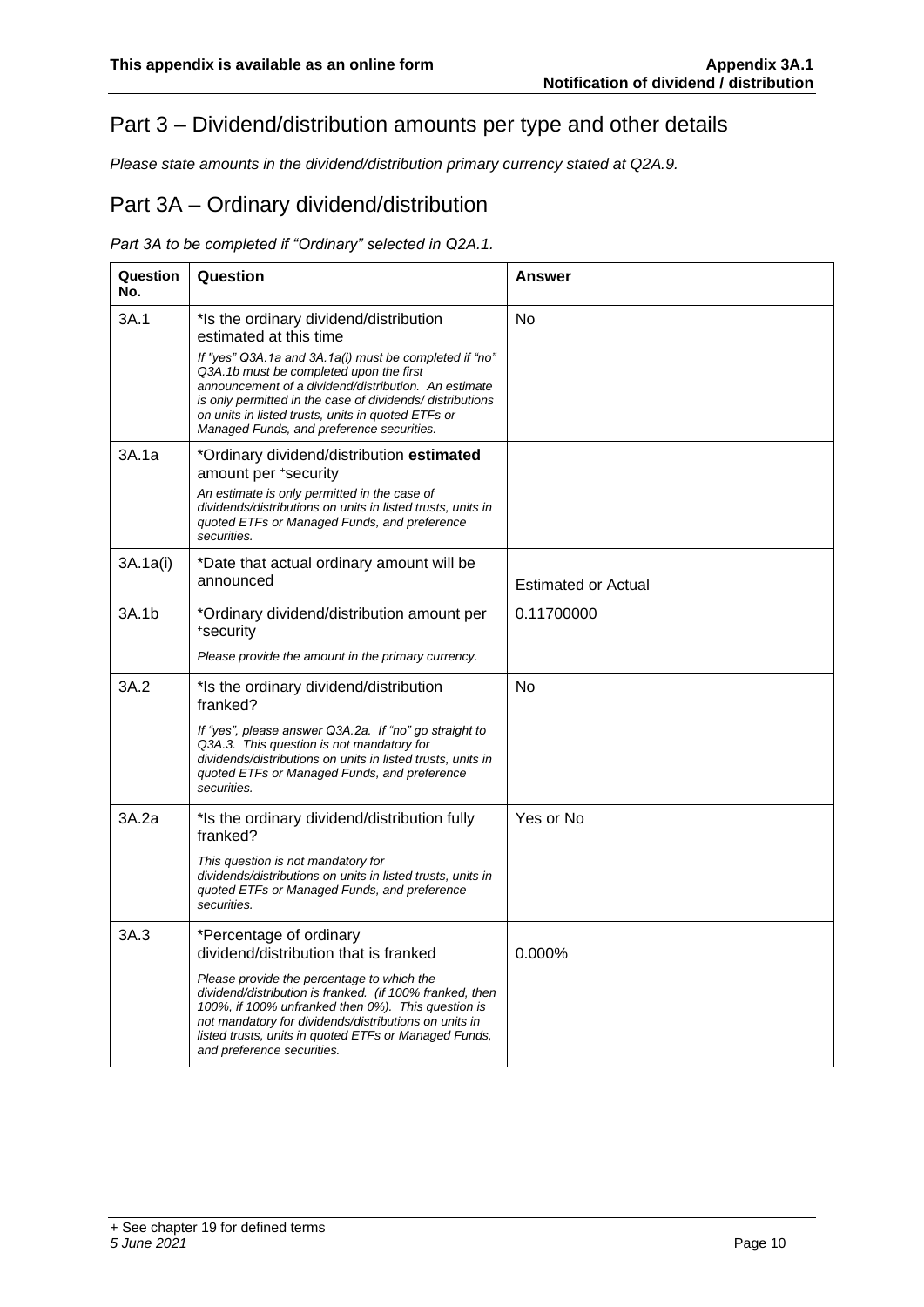| 3A.3a | *Applicable corporate tax rate for franking<br>credit (%)                                                                                                                                                                                                                                                                                                                                                                                                                                                                                                                                                                                      | %              |
|-------|------------------------------------------------------------------------------------------------------------------------------------------------------------------------------------------------------------------------------------------------------------------------------------------------------------------------------------------------------------------------------------------------------------------------------------------------------------------------------------------------------------------------------------------------------------------------------------------------------------------------------------------------|----------------|
|       | Do not answer for 100% unfranked<br>dividends/distributions.                                                                                                                                                                                                                                                                                                                                                                                                                                                                                                                                                                                   |                |
|       | Please provide the applicable corporate tax rate. This<br>question is not mandatory for dividends/distributions<br>on units in listed trusts, units in quoted ETFs or<br>Managed Funds, and preference securities.                                                                                                                                                                                                                                                                                                                                                                                                                             |                |
| 3A.4  | *Ordinary dividend/distribution franked<br>amount per +security                                                                                                                                                                                                                                                                                                                                                                                                                                                                                                                                                                                | AUD 0.000000   |
|       | Amount of dividend/distribution that is franked. Please<br>provide the amount in the primary currency. In the<br>case of dividends announced in conjunction with<br>Appendix 4D and 4E the franked amount per security<br>must be provided. This question is not mandatory for<br>dividends/distributions on units in listed trusts, units in<br>quoted ETFs or Managed Funds, and preference<br>securities. If the dividend/distribution is 100%<br>unfranked please answer "\$0.00". 3A.4 franked<br>amount + 3A.6 unfranked amount + 3A.7 conduit<br>foreign income amount should equal 3A.1b<br>dividend/distribution amount per security. |                |
| 3A.5  | *Percentage of ordinary<br>dividend/distribution that is unfranked                                                                                                                                                                                                                                                                                                                                                                                                                                                                                                                                                                             | 100%           |
|       | Please provide the percentage to which the<br>dividend/distribution is unfranked (if 100% unfranked,<br>then 100%. If 100% franked then 0%). This question<br>is not mandatory for dividends/distributions on units in<br>listed trusts, units in quoted ETFs or Managed Funds,<br>and preference securities.                                                                                                                                                                                                                                                                                                                                  |                |
| 3A.6  | *Ordinary dividend/distribution unfranked<br>amount per *security excluding conduit<br>foreign income amount                                                                                                                                                                                                                                                                                                                                                                                                                                                                                                                                   | AUD 0.11700000 |
|       | Amount of dividend/distribution that is unfranked<br>excluding any conduit foreign income. Please provide<br>the amount in the primary currency. This question is<br>not mandatory for dividends/distributions on units in<br>listed trusts, units in quoted ETFs or Managed Funds,<br>and preference securities. If the dividend/distribution<br>is fully franked please answer "\$0.00". 3A.4 franked<br>amount + 3A.6 unfranked amount + 3A.7 conduit<br>foreign income amount should equal 3A.1b<br>dividend/distribution amount per security.                                                                                             |                |
| 3A.7  | *Ordinary dividend/distribution conduit<br>foreign income amount per +security                                                                                                                                                                                                                                                                                                                                                                                                                                                                                                                                                                 | AUD 0.000000   |
|       | For Australian entities only.                                                                                                                                                                                                                                                                                                                                                                                                                                                                                                                                                                                                                  |                |
|       | Please provide the amount in the primary currency.<br>This information is required by Appendix 6A section 1<br>in respect of dividends. This question is not<br>mandatory for dividends/distributions on units in listed<br>trusts, units in quoted ETFs or Managed Funds, and<br>preference securities. 3A.4 franked amount + 3A.6<br>unfranked amount + 3A.7 conduit foreign income<br>amount should equal 3A.1b dividend/distribution<br>amount per security.                                                                                                                                                                               |                |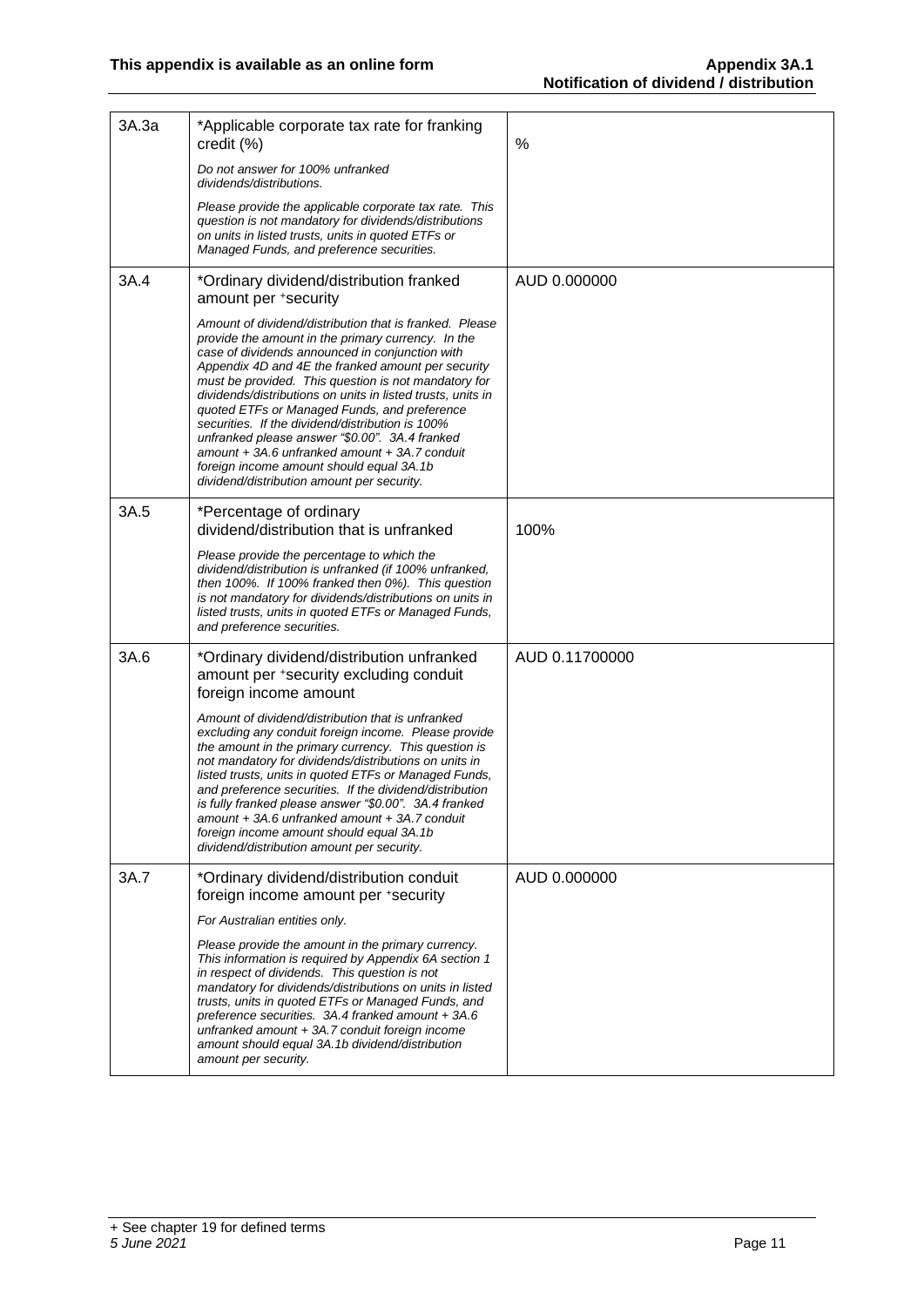## Part 3B – Special dividend/distribution

| Question<br>No. | Question                                                                                                                                                                                                                                                                                                                 | Answer                     |
|-----------------|--------------------------------------------------------------------------------------------------------------------------------------------------------------------------------------------------------------------------------------------------------------------------------------------------------------------------|----------------------------|
| 3B.1            | *Is the special dividend/distribution<br>estimated at this time                                                                                                                                                                                                                                                          | Yes or No                  |
|                 | If "yes" Q3B.1a and 3B.1a(i) must be completed if "no"<br>Q3B.1b must be completed upon the first<br>announcement of a dividend/distribution. An estimate<br>is only permitted in the case of dividends/distributions<br>on units in listed trusts, units in quoted ETFs or<br>Managed Funds, and preference securities. |                            |
| 3B.1a           | *Special dividend/distribution estimated<br>amount per +security                                                                                                                                                                                                                                                         |                            |
|                 | An estimate is only permitted in the case of<br>dividends/distributions on units in listed trusts, units in<br>quoted ETFs or Managed Funds, and preference<br>securities. Please answer Q3F.2a(i).                                                                                                                      |                            |
| 3B.1a(i)        | *Date that actual special amount per<br>*security will be announced                                                                                                                                                                                                                                                      | <b>Estimated or Actual</b> |
| 3B.1b           | *Special dividend/distribution amount per<br>*security                                                                                                                                                                                                                                                                   |                            |
|                 | Please provide the amount in the primary currency.                                                                                                                                                                                                                                                                       |                            |
| 3B.2            | *Is special dividend/distribution franked?                                                                                                                                                                                                                                                                               | Yes or No                  |
|                 | If "yes" please answer Q3B.2a. If "no" go straight to<br>Q3B.3. This question is not mandatory for<br>dividends/distributions on units in listed trusts, units in<br>quoted ETFs or Managed Funds, and preference<br>securities.                                                                                         |                            |
| 3B.2a           | *Is the special dividend/distribution fully<br>franked?                                                                                                                                                                                                                                                                  | Yes or No                  |
|                 | This question is not mandatory for<br>dividends/distributions on units in listed trusts, units in<br>quoted ETFs or Managed Funds, and preference<br>securities.                                                                                                                                                         |                            |
| 3B.3            | *Percentage of special dividend/distribution<br>that is franked                                                                                                                                                                                                                                                          | $\%$                       |
|                 | Please provide the percentage to which the<br>dividend/distribution is franked. (if 100% franked, then<br>100%, if 100% unfranked then 0%). This question is<br>not mandatory for dividends/distributions on units in<br>listed trusts, units in quoted ETFs or Managed Funds,<br>and preference securities.             |                            |
| 3B.3a           | *Applicable corporate tax rate for franking<br>credit (%)                                                                                                                                                                                                                                                                | %                          |
|                 | Do not answer for 100% unfranked<br>dividends/distributions.                                                                                                                                                                                                                                                             |                            |
|                 | Please provide the applicable corporate tax rate. This<br>question is not mandatory for dividends/distributions<br>on units in listed trusts, units in quoted ETFs or<br>Managed Funds, and preference securities.                                                                                                       |                            |

*Part 3B to be completed if "Special" selected in Q2A.1.*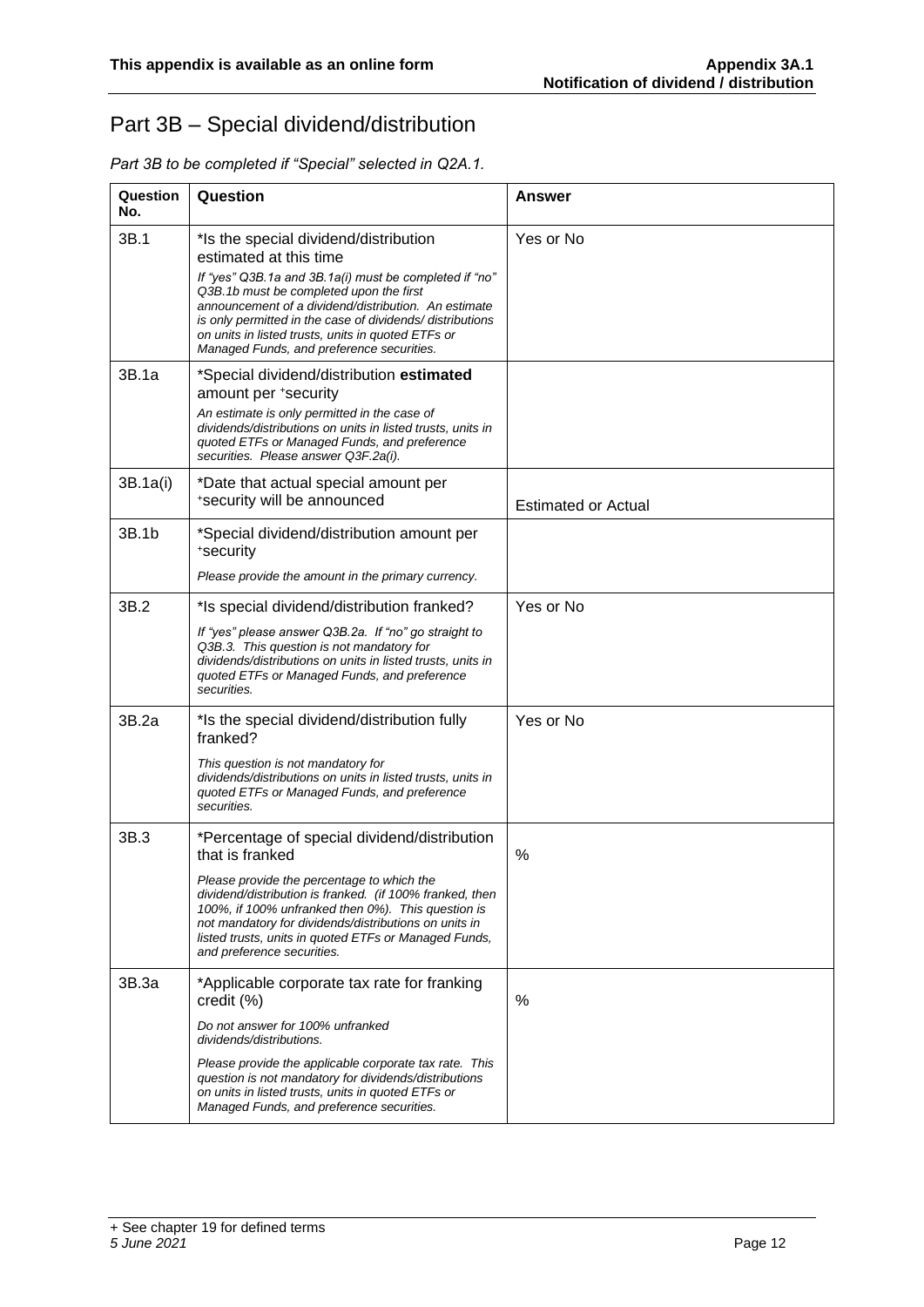| 3B.4 | *Special dividend/distribution franked<br>amount per +security                                                                                                                                                                                                                                                                                                                                                                                                                                                                                                                                                                                             |   |
|------|------------------------------------------------------------------------------------------------------------------------------------------------------------------------------------------------------------------------------------------------------------------------------------------------------------------------------------------------------------------------------------------------------------------------------------------------------------------------------------------------------------------------------------------------------------------------------------------------------------------------------------------------------------|---|
|      | Amount of dividend/distribution that is franked. Please<br>provide the amount in the primary currency. In the<br>case of dividends announced in conjunction with<br>Appendix 4D and 4E the franked amount per security<br>must be provided. This question is not mandatory for<br>dividends/distributions on units in listed trusts, units in<br>quoted ETFs or Managed Funds, and preference<br>securities. If the dividend/distribution is 100%<br>unfranked please answer "\$0.00". 3B.4 franked<br>$amount + 3B.6$ unfranked amount $+ 3B.7$ conduit<br>foreign income amount should equal 3B.1b special<br>dividend/distribution amount per security. |   |
| 3B.5 | *Percentage of special dividend/distribution<br>that is unfranked                                                                                                                                                                                                                                                                                                                                                                                                                                                                                                                                                                                          | % |
|      | Please provide the percentage to which the<br>dividend/distribution is unfranked (if 100% unfranked,<br>then 100%. If 100% franked then 0%). This question<br>is not mandatory for dividends/distributions on units in<br>listed trusts, units in quoted ETFs or Managed Funds,<br>and preference securities.                                                                                                                                                                                                                                                                                                                                              |   |
| 3B.6 | *Special dividend/distribution unfranked<br>amount per +security excluding conduit<br>foreign income amount                                                                                                                                                                                                                                                                                                                                                                                                                                                                                                                                                |   |
|      | Amount of dividend/distribution that is unfranked.<br>Please provide the amount in the primary currency.<br>This question is not mandatory for dividends/<br>distributions on units in listed trusts, units in quoted<br>ETFs or Managed Funds, and preference securities. If<br>the dividend/distribution is 100% franked please<br>answer "\$0.00". 3B.4 franked amount + 3B.6<br>unfranked amount + 3B.7 conduit foreign income<br>amount should equal 3B.1b special<br>dividend/distribution amount per security.                                                                                                                                      |   |
| 3B.7 | *Special dividend/distribution conduit<br>foreign income amount per *security                                                                                                                                                                                                                                                                                                                                                                                                                                                                                                                                                                              |   |
|      | For Australian entities only.                                                                                                                                                                                                                                                                                                                                                                                                                                                                                                                                                                                                                              |   |
|      | Please provide the amount in the primary currency.<br>This information is required by Appendix 6A section 1<br>in respect of dividends. This question is not<br>mandatory for dividends/distributions on units in listed<br>trusts, units in quoted ETFs or Managed Funds, and<br>preference securities. 3B.4 franked amount + 3B.6<br>unfranked amount + 3B.7 conduit foreign income<br>amount should equal 3B.1b special<br>dividend/distribution amount per security.                                                                                                                                                                                   |   |

## Part 3C – Scrip dividend/distribution

*Part 3C to be completed if "Scrip" selected in Q2A.1.*

| Question<br>No. | Question                                                                                                                                                                                                                                                                                                               | Answer    |
|-----------------|------------------------------------------------------------------------------------------------------------------------------------------------------------------------------------------------------------------------------------------------------------------------------------------------------------------------|-----------|
| 3C.1            | *Is the scrip dividend/distribution estimated<br>at this time                                                                                                                                                                                                                                                          | Yes or No |
|                 | If "yes" Q3C.1a + 3C.1a(i) must be completed if "no"<br>Q3C.1b must be completed upon the first<br>announcement of a dividend/distribution. An estimate is<br>only permitted in the case of dividends/distributions on<br>units in listed trusts, units in quoted ETFs or Managed<br>Funds, and preference securities. |           |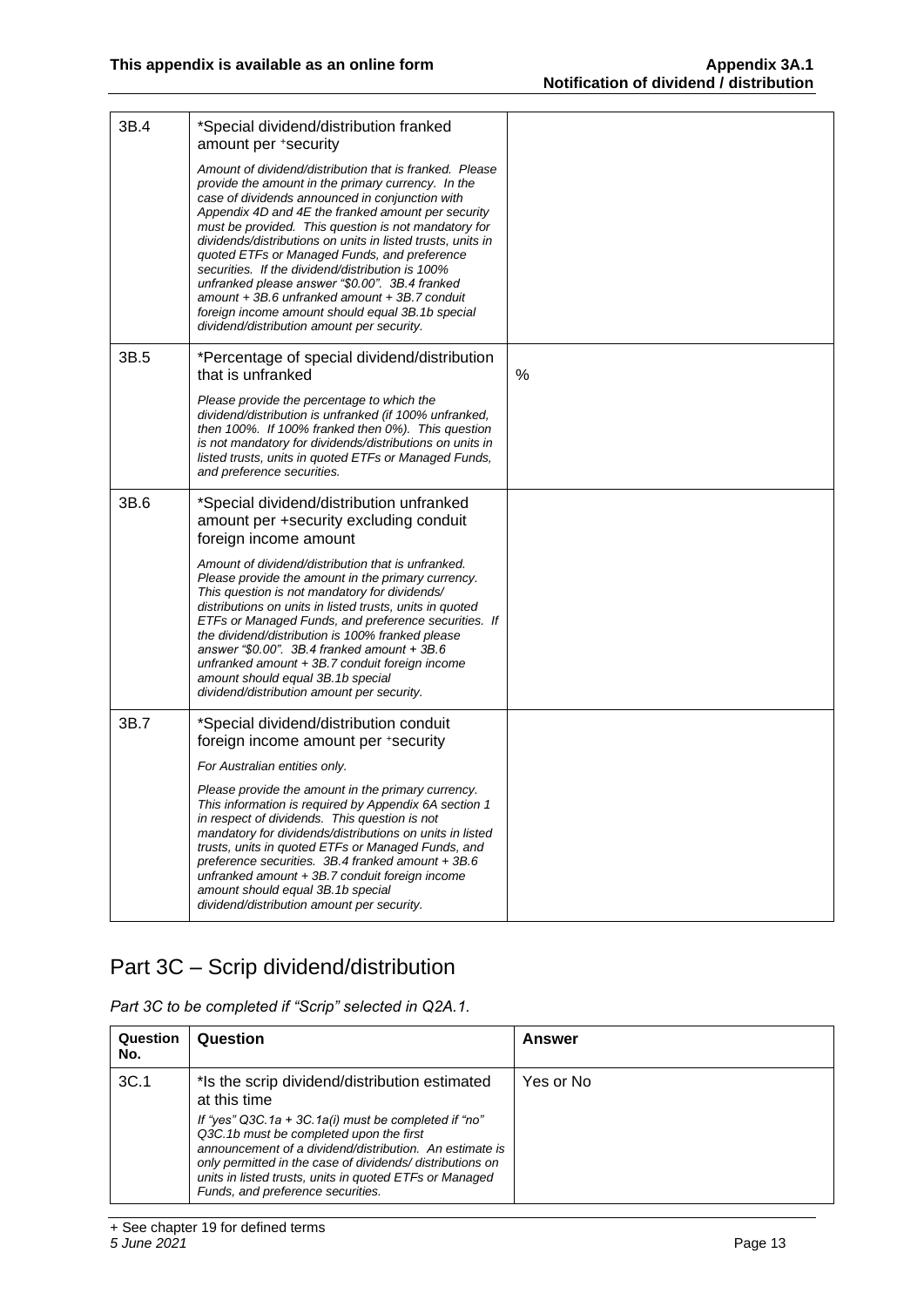| 3C.1a    | *Scrip dividend/distribution estimated<br>amount per +security                                                                                                                                                                                                                                                                                                                                                                                                                                                     |                                                                                          |
|----------|--------------------------------------------------------------------------------------------------------------------------------------------------------------------------------------------------------------------------------------------------------------------------------------------------------------------------------------------------------------------------------------------------------------------------------------------------------------------------------------------------------------------|------------------------------------------------------------------------------------------|
|          | An estimate is only permitted in the case of<br>dividends/distributions on units in listed trusts, units in<br>quoted ETFs or Managed Funds, and preference<br>securities.                                                                                                                                                                                                                                                                                                                                         |                                                                                          |
| 3C.1a(i) | *Date that actual scrip amount will be<br>announced                                                                                                                                                                                                                                                                                                                                                                                                                                                                |                                                                                          |
| 3C.1b    | *Scrip dividend/distribution amount per<br>*security                                                                                                                                                                                                                                                                                                                                                                                                                                                               |                                                                                          |
|          | Please provide the amount in the primary currency in<br>dollar denomination (or foreign currency equivalent for<br>foreign currency dividends/distributions).                                                                                                                                                                                                                                                                                                                                                      |                                                                                          |
| 3C.2     | *Scrip ratio                                                                                                                                                                                                                                                                                                                                                                                                                                                                                                       | the scrip dividend/distribution will be on the                                           |
|          | For example where you pay one security for each five<br>securities held, the answer is every 01.00 scrip                                                                                                                                                                                                                                                                                                                                                                                                           | basis that<br>*security (/ies) will                                                      |
|          | dividend/distribution security will be paid for each 05.00<br>securities held.                                                                                                                                                                                                                                                                                                                                                                                                                                     | be paid for                                                                              |
|          |                                                                                                                                                                                                                                                                                                                                                                                                                                                                                                                    | every                                                                                    |
|          |                                                                                                                                                                                                                                                                                                                                                                                                                                                                                                                    | *security (/ies) held                                                                    |
| 3C.3     | *Scrip fraction rounding<br>Please select the appropriate description of how                                                                                                                                                                                                                                                                                                                                                                                                                                       | Fractions rounded up to the next whole<br>number                                         |
|          | fractions will be handled. If you do not have a rounding<br>policy please choose "Fractions rounded down to the<br>nearest whole number or fractions disregarded".                                                                                                                                                                                                                                                                                                                                                 | Fractions rounded down to the nearest<br>$\Box$<br>whole number or fractions disregarded |
|          |                                                                                                                                                                                                                                                                                                                                                                                                                                                                                                                    | Fractions sold and proceeds distributed                                                  |
|          |                                                                                                                                                                                                                                                                                                                                                                                                                                                                                                                    | Fractions of 0.5 and over rounded up                                                     |
|          |                                                                                                                                                                                                                                                                                                                                                                                                                                                                                                                    | Fractions over 0.5 rounded up                                                            |
| 3C.4     | Scrip dividend/distribution +securities +issue<br>date                                                                                                                                                                                                                                                                                                                                                                                                                                                             |                                                                                          |
|          | This is the date on which the scrip dividend securities<br>are entered into the holdings of holders entitled to the<br>dividend/distribution. This is usually the same as the<br>payment date -Q2.A6.                                                                                                                                                                                                                                                                                                              |                                                                                          |
| 3C.5     | *Will the scrip dividend/distribution                                                                                                                                                                                                                                                                                                                                                                                                                                                                              | Yes or No                                                                                |
|          | *securities be a new issue<br>If "yes" please answer Q3C.5a. If "no" go straight to                                                                                                                                                                                                                                                                                                                                                                                                                                |                                                                                          |
|          | Q3C.6.                                                                                                                                                                                                                                                                                                                                                                                                                                                                                                             |                                                                                          |
| 3C.5a    | *Do the scrip dividend/distribution +securities<br>rank pari passu from +issue date?                                                                                                                                                                                                                                                                                                                                                                                                                               | Yes or No                                                                                |
|          | Pari passu means "on an equal footing" for example if<br>the securities will not receive an upcoming payment that<br>existing securities in the same class will receive, they<br>do not rank pari passu. If "yes" please answer Q3C.5b.<br>If "no" go straight to Q3C.6.                                                                                                                                                                                                                                           |                                                                                          |
| 3C.5b    | *Non-ranking period end date                                                                                                                                                                                                                                                                                                                                                                                                                                                                                       |                                                                                          |
|          | The date at the end of the dividend/distribution period<br>(i.e. the period specified in item 2A.3 or another period<br>as the case may be) after which the issued securities<br>rank equal (i.e. pari passu) for the next announced<br>dividend/distribution. For example, if the new securities<br>are not entitled to participate in a dividend announced<br>for the period ending 30 June 2013, but are entitled to<br>any dividend announced thereafter, then the answer to<br>this question is 30 June 2013. |                                                                                          |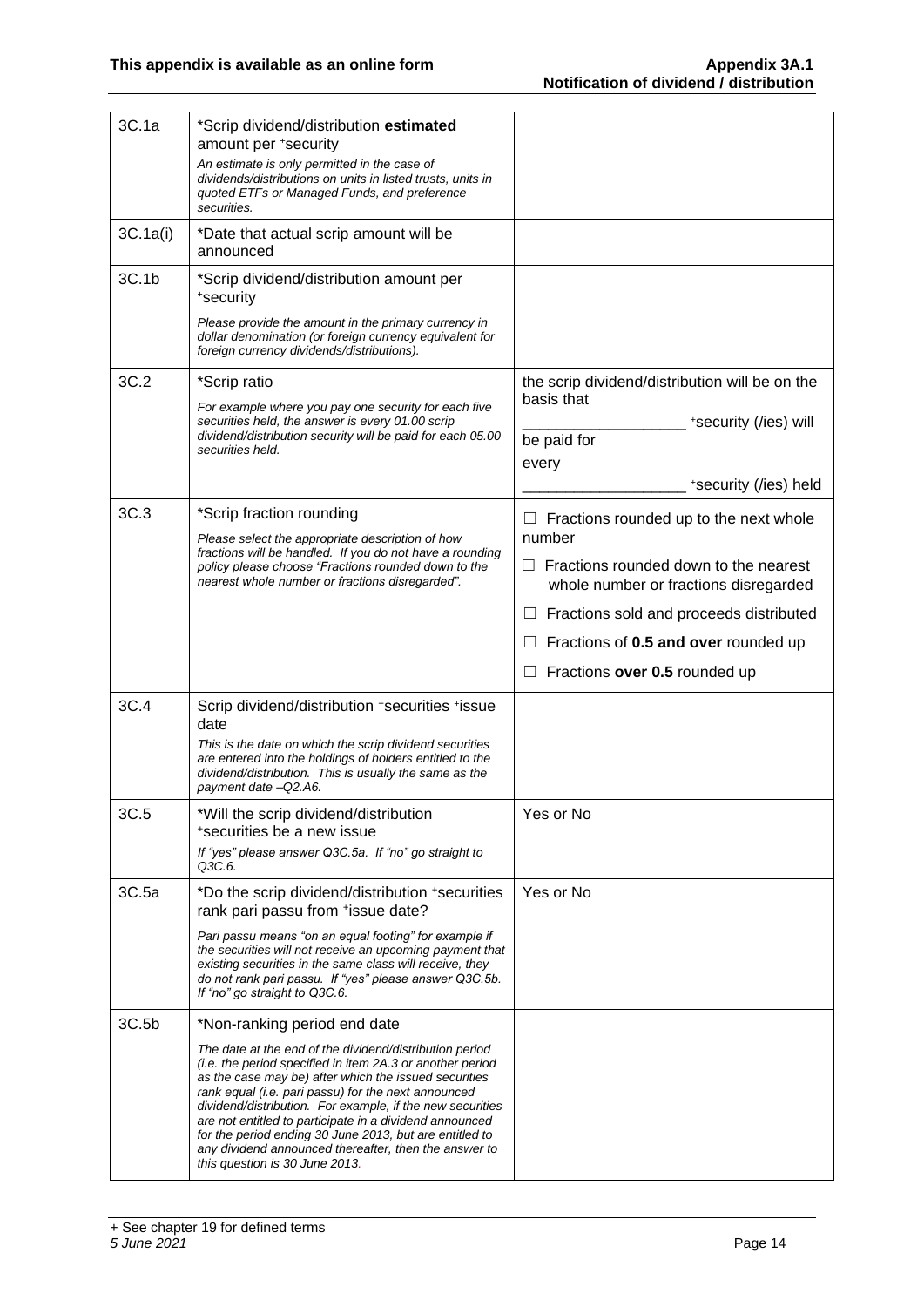| 3C.6  | *Is scrip dividend/distribution franked                                                                                                                                                                                                                                                                                                                                                                                                                                                                                                                                                                                                              | Yes or No |
|-------|------------------------------------------------------------------------------------------------------------------------------------------------------------------------------------------------------------------------------------------------------------------------------------------------------------------------------------------------------------------------------------------------------------------------------------------------------------------------------------------------------------------------------------------------------------------------------------------------------------------------------------------------------|-----------|
|       | If "yes" please answer Q3C.6a. If "no" go straight to<br>Q3C.7. This question is not mandatory for<br>dividends/distributions on units in listed trusts, units in<br>quoted ETFs or Managed Funds, and preference<br>securities.                                                                                                                                                                                                                                                                                                                                                                                                                     |           |
| 3C.6a | *Is the scrip dividend/distribution fully<br>franked                                                                                                                                                                                                                                                                                                                                                                                                                                                                                                                                                                                                 | Yes or No |
|       | This question is not mandatory for<br>dividends/distributions on units in listed trusts, units in<br>quoted ETFs or Managed Funds, and preference<br>securities.                                                                                                                                                                                                                                                                                                                                                                                                                                                                                     |           |
| 3C.7  | *Percentage of scrip dividend/distribution<br>that is franked                                                                                                                                                                                                                                                                                                                                                                                                                                                                                                                                                                                        | %         |
|       | Please provide the percentage to which the<br>dividend/distribution is franked. (if 100% franked, then<br>100%, if 100% unfranked then 0%). This question is<br>not mandatory for dividends/distributions on units in<br>listed trusts, units in quoted ETFs or Managed Funds,<br>and preference securities.                                                                                                                                                                                                                                                                                                                                         |           |
| 3C.7a | *Applicable corporate tax rate for franking<br>credit (%)                                                                                                                                                                                                                                                                                                                                                                                                                                                                                                                                                                                            | %         |
|       | Do not answer for 100% unfranked<br>dividends/distributions.                                                                                                                                                                                                                                                                                                                                                                                                                                                                                                                                                                                         |           |
|       | Please provide the applicable corporate tax rate. This<br>question is not mandatory for dividends/distributions on<br>units in listed trusts, units in quoted ETFs or Managed<br>Funds, and preference securities.                                                                                                                                                                                                                                                                                                                                                                                                                                   |           |
| 3C.8  | *Scrip dividend/distribution franked amount<br>per +security                                                                                                                                                                                                                                                                                                                                                                                                                                                                                                                                                                                         |           |
|       | Amount of dividend/distribution that is franked. Please<br>provide the amount in the primary currency. In the case<br>of dividends announced in conjunction with Appendix<br>4D and 4E the franked amount per security must be<br>provided. This question is not mandatory for<br>dividends/distributions on units in listed trusts, units in<br>quoted ETFs or Managed Funds, and preference<br>securities. If the dividend/distribution is 100%<br>unfranked please answer "\$0.00". 3C.8 franked amount<br>+3C.10 unfranked amount +3C.11 conduit foreign<br>income amount should equal 3C.1b scrip<br>dividend/distribution amount per security. |           |
| 3C.9  | *Percentage of scrip dividend/distribution<br>that is unfranked                                                                                                                                                                                                                                                                                                                                                                                                                                                                                                                                                                                      | %         |
|       | Please provide the percentage to which the<br>dividend/distribution is unfranked (if 100% unfranked,<br>then 100%. If 100% franked then 0%). This question is<br>not mandatory for dividends/distributions on units in<br>listed trusts, units in quoted ETFs or Managed Funds,<br>and preference securities.                                                                                                                                                                                                                                                                                                                                        |           |
| 3C.10 | *Scrip dividend/distribution unfranked<br>amount per *security excluding conduit<br>foreign income amount                                                                                                                                                                                                                                                                                                                                                                                                                                                                                                                                            |           |
|       | Amount of dividend/distribution that is unfranked.<br>Please provide the amount in the primary currency.<br>This question is not mandatory for<br>dividends/distributions on units in listed trusts, units in<br>quoted ETFs or Managed Funds, and preference<br>securities. If the dividend/distribution is fully franked<br>please answer "\$0.00". 3C.8 franked amount + 3C.10<br>unfranked amount + 3C.11 conduit foreign income                                                                                                                                                                                                                 |           |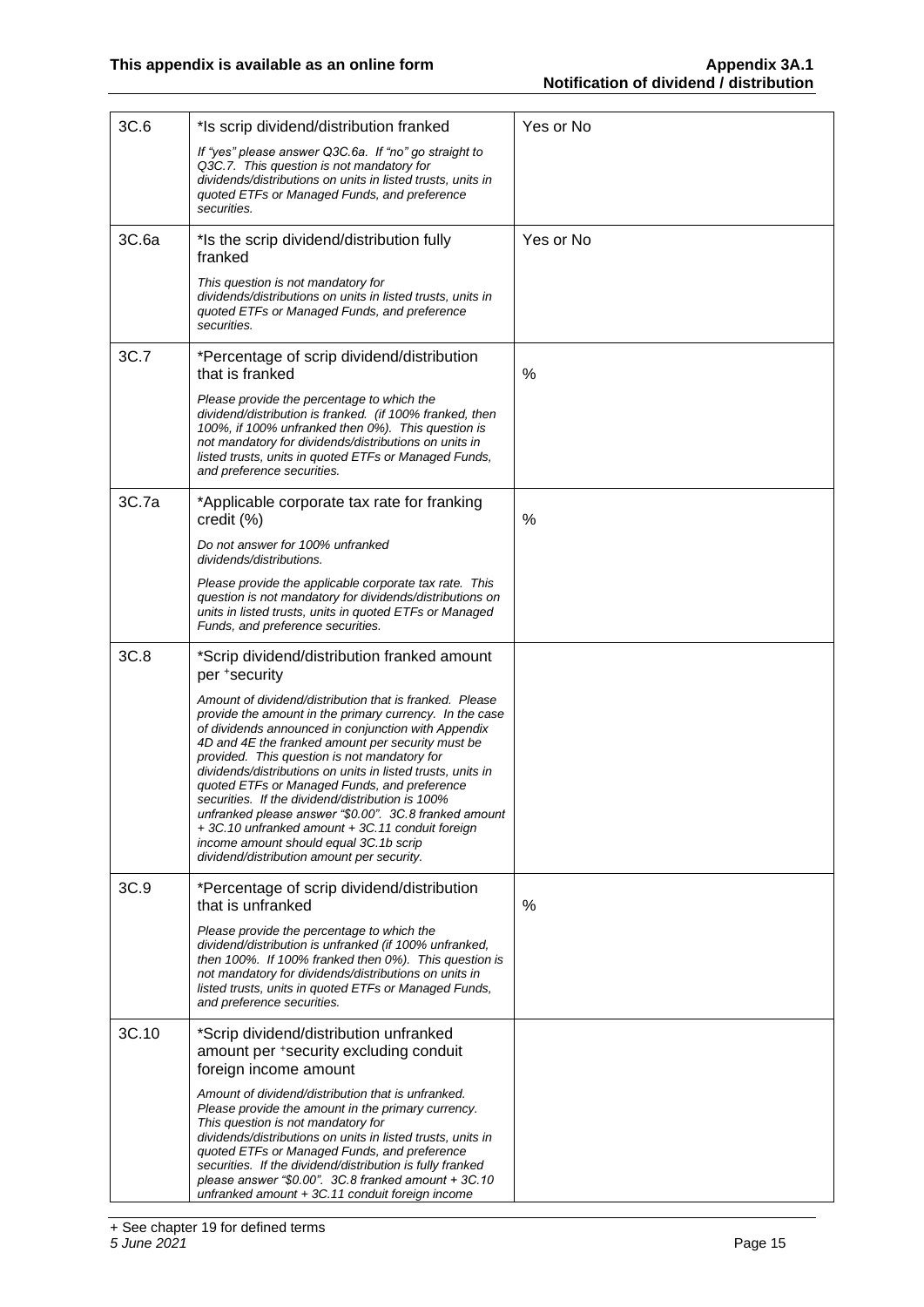|       | amount should equal 3C.1b scrip dividend/distribution<br>amount per security.                                                                                                                                                                                                                                                                                                                                                                                                                                        |  |
|-------|----------------------------------------------------------------------------------------------------------------------------------------------------------------------------------------------------------------------------------------------------------------------------------------------------------------------------------------------------------------------------------------------------------------------------------------------------------------------------------------------------------------------|--|
| 3C.11 | *Scrip dividend/distribution conduit foreign<br>income amount per *security                                                                                                                                                                                                                                                                                                                                                                                                                                          |  |
|       | For Australian entities only.                                                                                                                                                                                                                                                                                                                                                                                                                                                                                        |  |
|       | Please provide the amount in the primary currency.<br>This information is required by Appendix 6A section 1 in<br>respect of dividends. This question is not mandatory for<br>dividends/distributions on units in listed trusts, units in<br>quoted ETFs or Managed Funds, and preference<br>securities. Not applicable for non-Australian entities.<br>3C.8 franked amount + 3C.10 unfranked amount +<br>3C.11 conduit foreign income amount should equal<br>3C.1b scrip dividend/distribution amount per security. |  |

## Part 3D - Preference +security distribution rate details

*Part 3D to be completed if the dividend/distribution is for a preference + security.* 

| Question<br>No. | Question                                                                                                                                                     | Answer |
|-----------------|--------------------------------------------------------------------------------------------------------------------------------------------------------------|--------|
| 3D.1            | Start date of payment period                                                                                                                                 |        |
|                 | The day specified should be the first day included in the<br>interest period.                                                                                |        |
| 3D.2            | End date of payment period                                                                                                                                   |        |
|                 | The day specified should be the last day included in the<br>interest period.                                                                                 |        |
| 3D.3            | Date dividend/distribution rate is set                                                                                                                       |        |
| 3D.4            | Describe how the date that<br>dividend/distribution rate is set is determined                                                                                |        |
|                 | Please describe how the date for setting the<br>dividend/distribution date is determined, for example the<br>first day of each quarter of the calendar year. |        |
| 3D.5            | Number of days in the dividend/distribution<br>period                                                                                                        |        |
| 3D.6            | Dividend/distribution base rate                                                                                                                              | %      |
| 3D.7            | Comments on how dividend/distribution<br>base rate is set                                                                                                    |        |
|                 | You may provide information on how the base rate is<br>set.                                                                                                  |        |
| 3D.8            | Dividend/distribution margin                                                                                                                                 |        |
|                 |                                                                                                                                                              | $\%$   |
| 3D.9            | Comments on how dividend/distribution<br>margin is set                                                                                                       |        |
|                 | You may provide information on how the margin is set.                                                                                                        |        |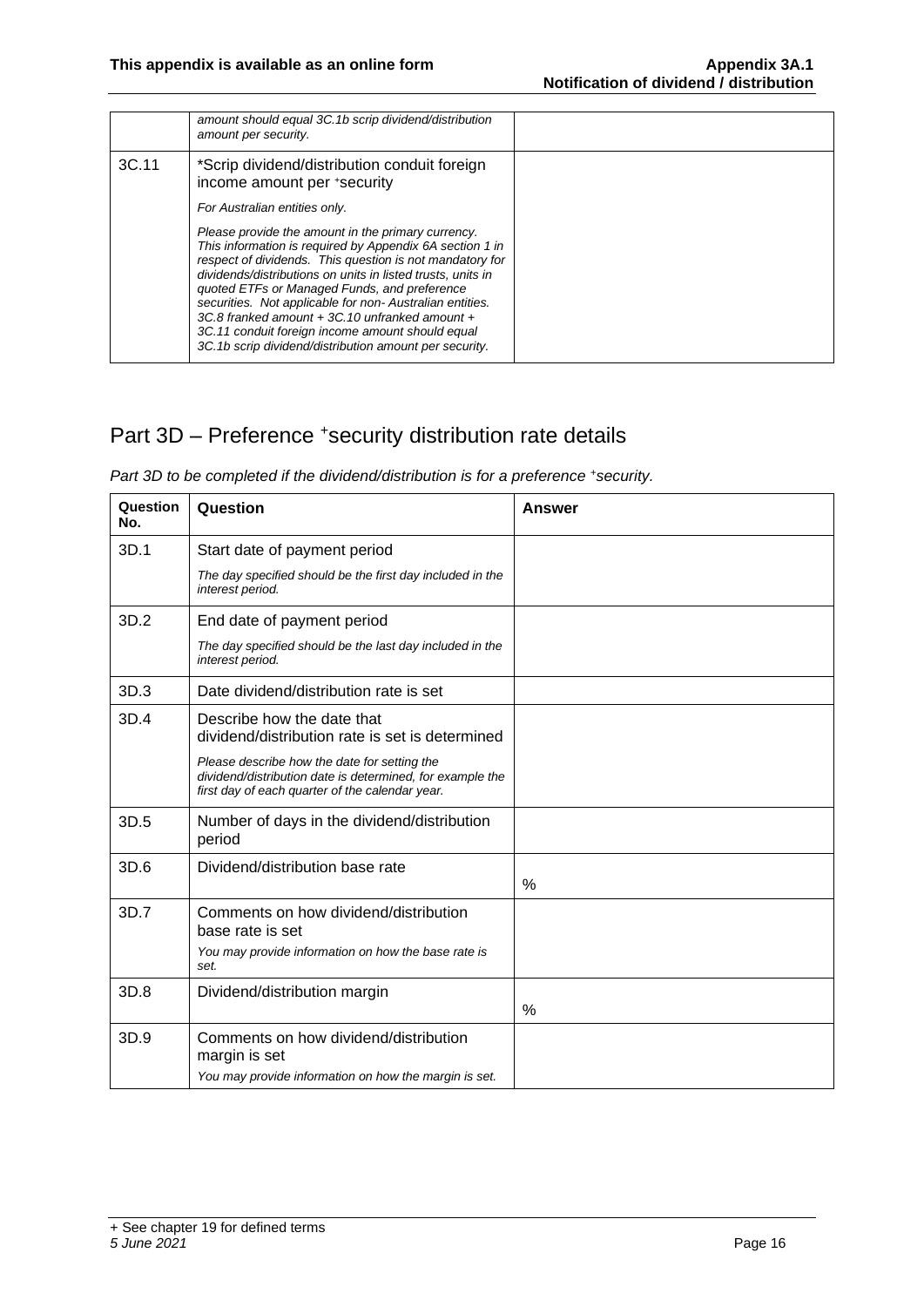| 3D.10 | Any other rate used in calculating<br>dividend/distribution rate                                                                                                                                                                                                                                                                         | $\%$ |
|-------|------------------------------------------------------------------------------------------------------------------------------------------------------------------------------------------------------------------------------------------------------------------------------------------------------------------------------------------|------|
|       | Any other rate used in calculating the<br>dividend/distribution rate, other than the base rate and<br>margin, for the securities - expressed as a<br>percentage. This may be a positive or negative<br>number. Together the base rate, margin and other<br>rate should add up to the total dividend/distribution<br>rate for the period. |      |
| 3D.11 | Comments on how other rate used in<br>calculating dividend/distribution rate is set                                                                                                                                                                                                                                                      |      |
| 3D.12 | Total dividend/distribution rate for the<br>period (pa)                                                                                                                                                                                                                                                                                  | $\%$ |
|       | Please provide the total dividend/distribution payment<br>rate (per annum). The rate should be the addition of<br>base rate, margin and any other rate applied in<br>calculating total dividend/distribution rate.                                                                                                                       |      |
| 3D.13 | Comment on how total distribution rate is<br>set                                                                                                                                                                                                                                                                                         |      |

## Part 3E – Other – distribution components / tax

| Part 3E to be completed if you answered "yes" to Q2A.12. |  |
|----------------------------------------------------------|--|
|----------------------------------------------------------|--|

| Question<br>No.                                                  | Question                                                                                                                                                                                                                                                                                                            |                                                  | Answer |       |                                                                                                                                         |
|------------------------------------------------------------------|---------------------------------------------------------------------------------------------------------------------------------------------------------------------------------------------------------------------------------------------------------------------------------------------------------------------|--------------------------------------------------|--------|-------|-----------------------------------------------------------------------------------------------------------------------------------------|
| 3E.1                                                             | Please indicate where and when<br>information about tax components can be<br>obtained (you may enter a url)                                                                                                                                                                                                         |                                                  |        |       |                                                                                                                                         |
|                                                                  | If the entity is required to provide information regarding<br>taxation, for example the notice for the purpose of<br>Subdivision 12-H of Schedule 1 of the Taxation<br>Administration Act 1953 (Cth), please indicate here<br>where it may be found and/or when the entity expects<br>to announce this information. |                                                  |        |       |                                                                                                                                         |
| 3E.2                                                             | Please indicate the following information if applicable. (Refer Annual Investment Income<br>Report (AIIR) specification for further information)                                                                                                                                                                    |                                                  |        |       |                                                                                                                                         |
| <b>Field Name</b>                                                |                                                                                                                                                                                                                                                                                                                     | <b>AIIR</b><br><b>Specification</b><br>Reference |        | Value | <b>Estimated/Actual</b><br>If a value is entered in the<br>previous column you must<br>indicate if this value is<br>estimated or actual |
| Interest                                                         |                                                                                                                                                                                                                                                                                                                     | 9.79                                             |        |       | $\Box$ Estimated<br><b>OR</b><br>$\Box$ Actual                                                                                          |
| Unfranked dividends not declared<br>to be conduit foreign income |                                                                                                                                                                                                                                                                                                                     | 9.80                                             |        |       | $\Box$ Estimated<br><b>OR</b><br>$\Box$ Actual                                                                                          |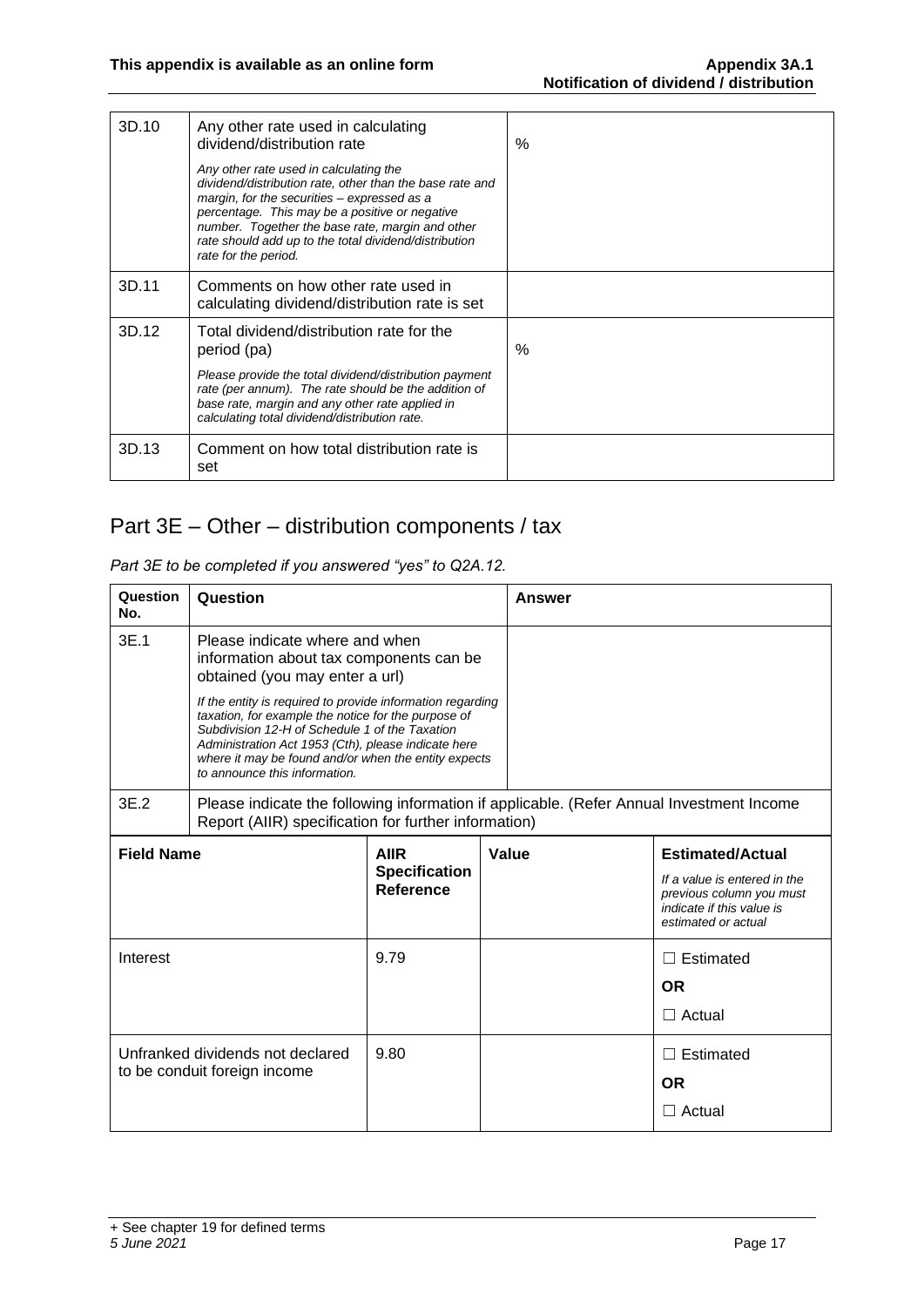| Unfranked dividends declared to<br>be conduit foreign income       | 9.81  | $\Box$ Estimated<br><b>OR</b><br>$\Box$ Actual |
|--------------------------------------------------------------------|-------|------------------------------------------------|
| Assessable foreign source income                                   | 9.91  | $\Box$ Estimated<br><b>OR</b><br>$\Box$ Actual |
| Tax-free amounts                                                   | 9.96  | $\Box$ Estimated<br><b>OR</b><br>$\Box$ Actual |
| Tax-deferred amounts                                               | 9.97  | $\Box$ Estimated<br><b>OR</b><br>$\Box$ Actual |
| Managed investment trust fund<br>payments                          | 9.105 | $\Box$ Estimated<br><b>OR</b><br>$\Box$ Actual |
| Franked distributions from trusts                                  | 9.120 | $\Box$ Estimated<br><b>OR</b><br>$\Box$ Actual |
| Gross cash distribution                                            | 9.121 | $\Box$ Estimated<br><b>OR</b><br>$\Box$ Actual |
| Interest exempt from withholding                                   | 9.122 | $\Box$ Estimated<br><b>OR</b><br>$\Box$ Actual |
| Capital Gains discount method -<br>Non-Taxable Australian property | 9.124 | $\Box$ Estimated<br><b>OR</b><br>$\Box$ Actual |
| Capital Gains other Non-Taxable<br>Australian property             | 9.126 | $\Box$ Estimated<br><b>OR</b><br>$\Box$ Actual |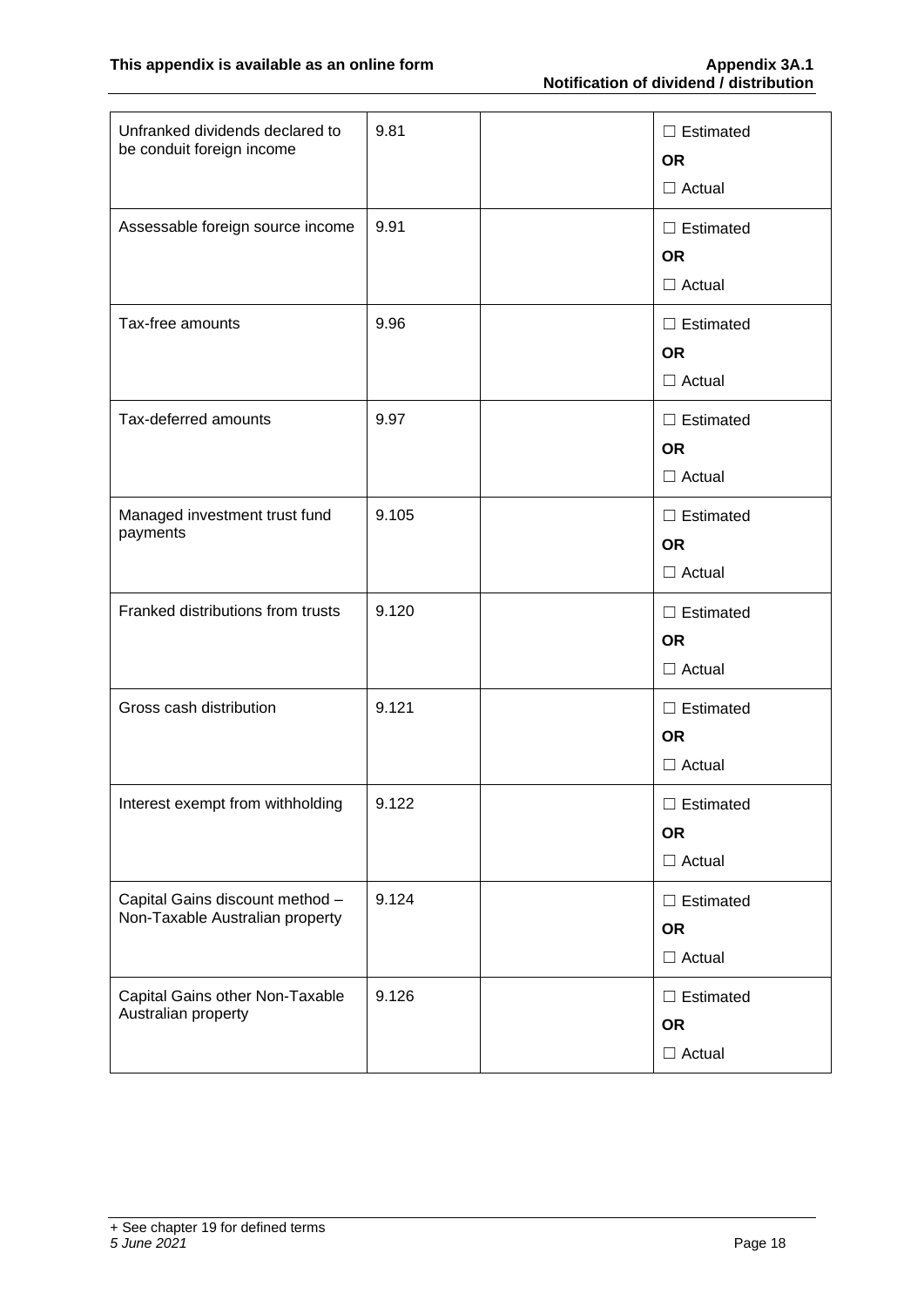| Other income              | 9.130 | $\Box$ Estimated<br><b>OR</b> |
|---------------------------|-------|-------------------------------|
|                           |       | $\Box$ Actual                 |
| Royalties                 | 9.135 | $\Box$ Estimated              |
|                           |       | <b>OR</b>                     |
|                           |       | $\Box$ Actual                 |
| <b>NCMI</b>               |       | $\Box$ Estimated              |
|                           |       | <b>OR</b>                     |
|                           |       | $\Box$ Actual                 |
| <b>Excluded from NCMI</b> |       | $\Box$ Estimated              |
|                           |       | <b>OR</b>                     |
|                           |       | $\Box$ Actual                 |

### Part 3F – NZD dividend/distribution – supplementary dividend/distribution

| Question<br>No. | Question                                                                                                                                                                                                                                                                                                     | <b>Answer</b>       |
|-----------------|--------------------------------------------------------------------------------------------------------------------------------------------------------------------------------------------------------------------------------------------------------------------------------------------------------------|---------------------|
| 3F.1            | Is a supplementary dividend/distribution<br>payable?                                                                                                                                                                                                                                                         | Yes or No           |
|                 | If "yes please answer $3F.2$ , if "no", $Q3F.2 - 3F.7$ are<br>not applicable.                                                                                                                                                                                                                                |                     |
| 3F.2            | Is the supplementary dividend/distribution<br>estimated at this time?                                                                                                                                                                                                                                        | Yes or No           |
|                 | If "yes" please answer Q3F.2a(i) and Q3F.2a(ii). If<br>"no" go to Q3F.2b. Please answer either Q3f.2a and<br>3F.2a(i), or Q3F.2b. An estimate is only permitted in<br>the case of dividends/distributions on units in listed<br>trusts, units in quoted ETFs or Managed Funds, and<br>preference securities. |                     |
| 3F.2a           | Supplementary dividend/distribution<br>estimated amount per +security                                                                                                                                                                                                                                        |                     |
|                 | Please provide the amount in NZD. Please answer<br>Q3F.2a(i). An estimate is only permitted in the case of<br>dividends/distributions on units in listed trusts, units in<br>quoted ETFs or Managed Funds, and preference<br>securities.                                                                     |                     |
| 3F.2a(i)        | Date that actual supplementary<br>dividend/distribution amount per +security<br>will be announced                                                                                                                                                                                                            | Estimated or actual |
| 3F.2b           | Supplementary dividend/distribution<br>amount per +security                                                                                                                                                                                                                                                  |                     |
|                 | Please provide the amount in NZD. Please answer<br>either 3Qf.2a and 3F.2a(i), - or Q3F.2b.                                                                                                                                                                                                                  |                     |

*Part 3F to be completed for dividends/distributions whose primary currency is NZD.*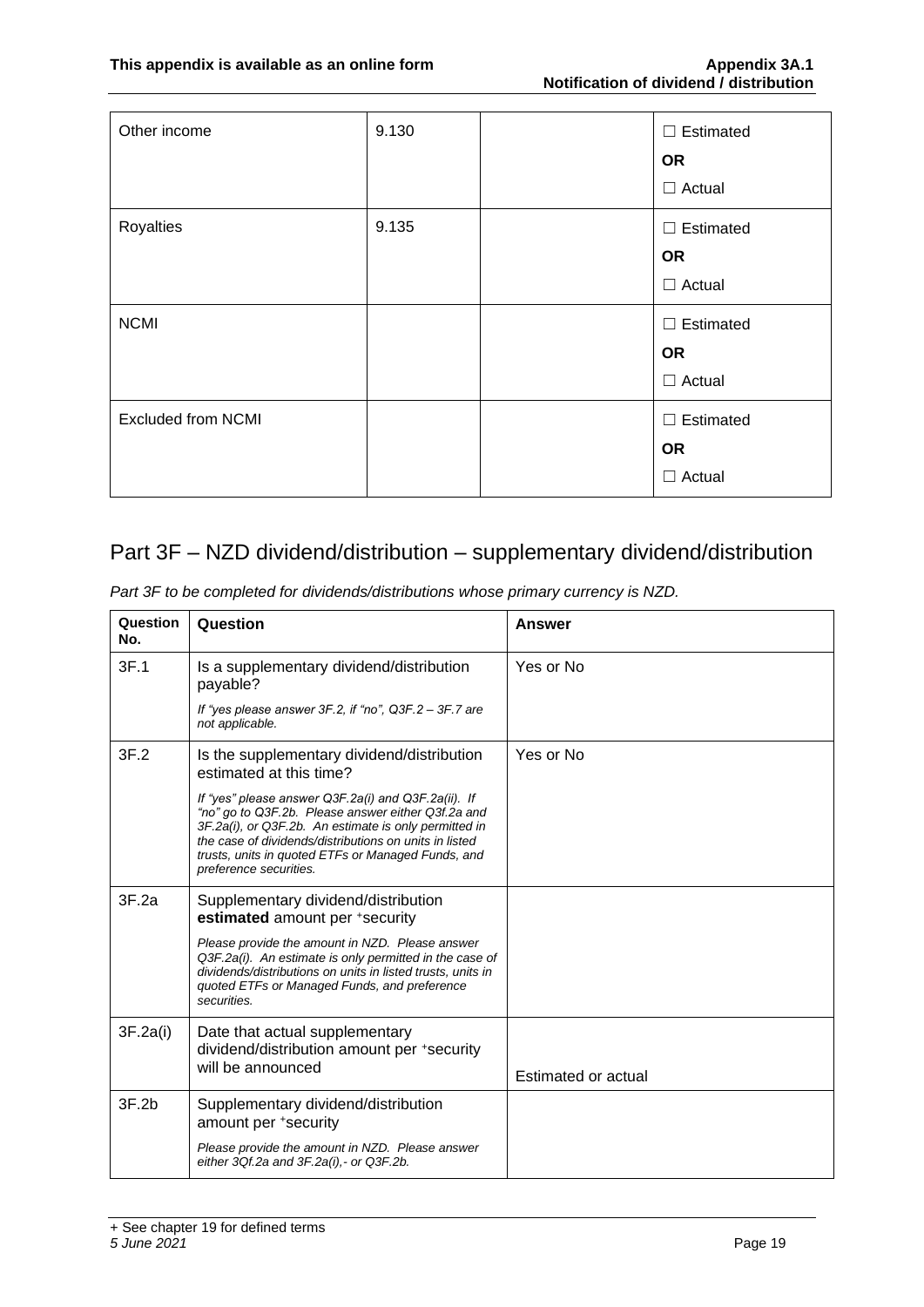| 3F.3  | Is the supplementary dividend/distribution<br>franked?                                                                                                                                                                                                                                                                                                                                                                                                                                                                          | Yes or No |
|-------|---------------------------------------------------------------------------------------------------------------------------------------------------------------------------------------------------------------------------------------------------------------------------------------------------------------------------------------------------------------------------------------------------------------------------------------------------------------------------------------------------------------------------------|-----------|
| 3F.3a | Is the supplementary dividend/distribution<br>fully franked?                                                                                                                                                                                                                                                                                                                                                                                                                                                                    | Yes or No |
| 3F.4  | Percentage of supplementary<br>dividend/distribution that is franked                                                                                                                                                                                                                                                                                                                                                                                                                                                            | $\%$      |
|       | Please provide the percentage to which the<br>dividend/distribution is franked. (if 100% franked, then<br>100%, if 100% unfranked then 0%).                                                                                                                                                                                                                                                                                                                                                                                     |           |
| 3F.4a | Applicable corporate tax rate for franking<br>credit (%)                                                                                                                                                                                                                                                                                                                                                                                                                                                                        | %         |
|       | Do not answer for 100% unfranked<br>dividends/distributions.                                                                                                                                                                                                                                                                                                                                                                                                                                                                    |           |
|       | Please provide the applicable corporate tax rate.                                                                                                                                                                                                                                                                                                                                                                                                                                                                               |           |
| 3F.5  | Supplementary dividend/distribution<br>franked amount per +security                                                                                                                                                                                                                                                                                                                                                                                                                                                             |           |
|       | Amount of dividend/distribution that is franked. Please<br>provide the amount in the primary currency. In the<br>case of dividends announced in conjunction with<br>Appendix 4D and 4E the franked amount per security<br>must be provided. If the dividend/distribution is 100%<br>unfranked please answer "\$0.00". 3F.5 franked<br>amount + 3F.7 unfranked amount should equal 3F.2b<br>supplementary dividend/distribution amount per<br>security.                                                                          |           |
| 3F.6  | Percentage of supplementary<br>dividend/distribution that is unfranked                                                                                                                                                                                                                                                                                                                                                                                                                                                          | %         |
|       | Please provide the percentage to which the<br>dividend/distribution is unfranked (if 100% unfranked,<br>then 100%).                                                                                                                                                                                                                                                                                                                                                                                                             |           |
| 3F.7  | Supplementary dividend/distribution<br>unfranked amount per +security<br>Amount of dividend/distribution that is franked. Please<br>provide the amount in the primary currency. In the<br>case of dividends announced in conjunction with<br>Appendix 4D and 4E the franked amount per security<br>must be provided. If the dividend/distribution is 100%<br>unfranked please answer "\$0.00". 3F.5 franked<br>amount + 3F.7 unfranked amount should equal 3F.2b<br>supplementary dividend/distribution amount per<br>security. |           |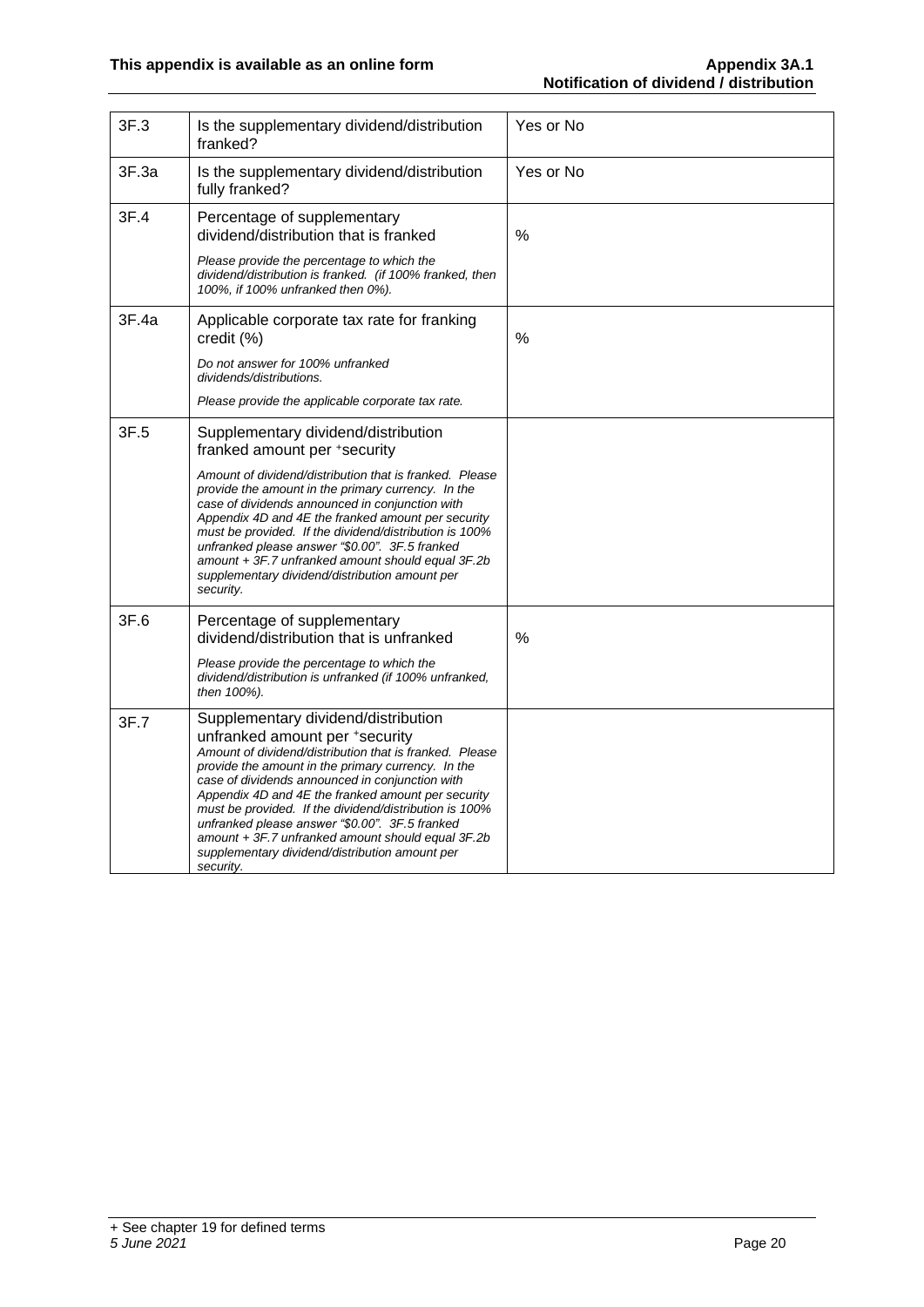#### Part 4 – Dividend/distribution Reinvestment Plan (DRP) / Bonus <sup>+</sup>Security Plan (BSP) / Other Plan

*Currencies used in this part are primary currency as advised at Q2A.8.*

#### Part 4A – Dividend/distribution Reinvestment Plan (DRP)

*Part 4A to be completed if "DRP" selected at Q2A.11 and you answered "yes" to Q2A.11a – "the DRP applies to this dividend/distribution".*

| Question<br>No. | Question                                                                                                                                                                                                                                                                                                                                                                                                                                | Answer                                                                                                                                                                                                                            |
|-----------------|-----------------------------------------------------------------------------------------------------------------------------------------------------------------------------------------------------------------------------------------------------------------------------------------------------------------------------------------------------------------------------------------------------------------------------------------|-----------------------------------------------------------------------------------------------------------------------------------------------------------------------------------------------------------------------------------|
| 4A.1            | *What is the default option if +security<br>holders do not indicate whether they want<br>to participate in the DRP?                                                                                                                                                                                                                                                                                                                     | Participation in DRP (i.e. +securities<br>issued)<br>$\boxtimes$ Do not participate in DRP(i.e. cash<br>payment)                                                                                                                  |
| 4A.2            | *Last date and time for lodgement of<br>election notices to share registry under<br><b>DRP</b><br>This information is required by Appendix 6A section 1.<br>Appendix 6A mandates a last election date of at least<br>1 business day after the record date. Please enter the<br>time in Sydney time (i.e. AEST or, when daylight<br>savings is in operation, AEDST); using 24 hour<br>convention e.g. 6.00pm should be entered as 18:00. | Thursday January 6, 2022 17:00:00                                                                                                                                                                                                 |
| 4A.3            | *DRP discount rate<br>This information is required by Appendix 6A section 1.<br>If there is no discount please answer "0%". One of<br>either Q4A.3 or Q4A.4 must be answered.                                                                                                                                                                                                                                                           | 1.0000%                                                                                                                                                                                                                           |
| 4A.4            | *Period of calculation of reinvestment price<br>This information is required by Appendix 6A section 1.<br>One of either Q4A.3 or Q4A.4 must be answered. If<br>you do not know the dates for calculating the<br>reinvestment price but can describe the methodology<br>please answer question Q4A.5.                                                                                                                                    | Start date: 6/1/2022<br>End date: 27/1/2022                                                                                                                                                                                       |
| 4A.5            | *DRP price calculation methodology<br>Please describe the methodology for determining the<br>DRP period of calculation of reinvestment price or for<br>calculating the DRP price where another methodology<br>is used.                                                                                                                                                                                                                  | The issue price will be calculated with<br>reference to the average of the daily volume<br>weighted average price of all sales of units<br>recorded on the ASX for the period from and<br>including 6 January to 27 January 2022. |
| 4A.6            | DRP price (including any discount)<br>Please provide the amount in the primary currency.                                                                                                                                                                                                                                                                                                                                                | AUD \$4.1150                                                                                                                                                                                                                      |
| 4A.7            | DRP +securities +issue date<br>This date is the date on which the DRP securities are<br>entered into the holdings of DRP participants. This is<br>usually the same as the payment date -Q2A.6. The<br>issue of any new securities under any dividend or<br>distribution plan should be no later than 5 business<br>days after the payment date of the dividend per<br>Appendix 6A section 1.                                            | 28/2/2022                                                                                                                                                                                                                         |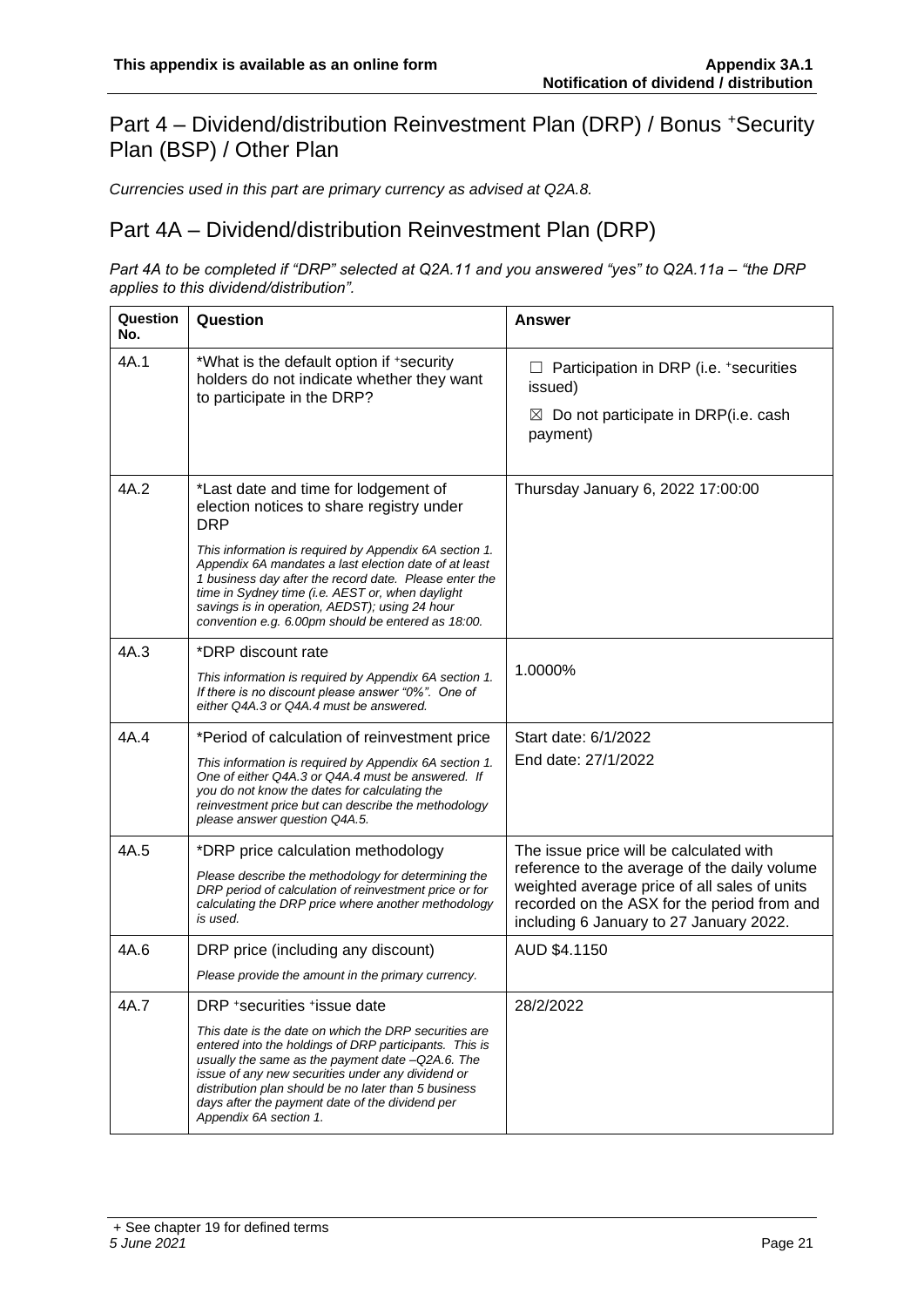| 4A.8   | *Will DRP + securities be a new issue?                                                                                                                                                                                                                                                                                                                                                                                                                                                                             | Yes |
|--------|--------------------------------------------------------------------------------------------------------------------------------------------------------------------------------------------------------------------------------------------------------------------------------------------------------------------------------------------------------------------------------------------------------------------------------------------------------------------------------------------------------------------|-----|
|        | If "yes" please answer Q4A.8a, if "no" go to Q4A.9.                                                                                                                                                                                                                                                                                                                                                                                                                                                                |     |
|        | If the securities are a new issue, the entity must apply<br>for quotation of the securities using an Appendix 2A<br>per Appendix 6A section 1.                                                                                                                                                                                                                                                                                                                                                                     |     |
| 4A.8a  | *Do DRP + securities rank pari passu from<br>*issue date                                                                                                                                                                                                                                                                                                                                                                                                                                                           | Yes |
|        | Pari passu means "on an equal footing" for example if<br>the securities will not receive an upcoming payment<br>that existing securities in the same class will receive,<br>they do not rank pari passu. If "no" please answer<br>Q4A.8b, if "yes" go to Q4A.9.                                                                                                                                                                                                                                                    |     |
| 4A.8b  | *Non-ranking period end date                                                                                                                                                                                                                                                                                                                                                                                                                                                                                       | N/A |
|        | The date at the end of the dividend/distribution period<br>(i.e. the period specified in item 2A.3 or another period<br>as the case may be) after which the issued securities<br>rank equal (i.e. pari passu) for the next announced<br>dividend/distribution. For example, if the new<br>securities are not entitled to participate in a dividend<br>announced for the period ending 30 June 2013, but<br>are entitled to any dividend announced thereafter, then<br>the answer to this question is 30 June 2013. |     |
| 4A.9   | Is there a minimum dollar amount or<br>number of *securities required for DRP<br>participation?                                                                                                                                                                                                                                                                                                                                                                                                                    | No  |
|        | If "yes", please answer Q4A.9a-4A.9b, if "no" go to<br>4A.10.                                                                                                                                                                                                                                                                                                                                                                                                                                                      |     |
| 4A.9a  | Minimum number of *securities required for<br>DRP participation                                                                                                                                                                                                                                                                                                                                                                                                                                                    | N/A |
| 4A.9b  | Minimum amount for DRP participation                                                                                                                                                                                                                                                                                                                                                                                                                                                                               | N/A |
|        | Please provide the amount in the primary currency.                                                                                                                                                                                                                                                                                                                                                                                                                                                                 |     |
| 4A.10  | Is there a maximum dollar amount or<br>number of *securities required for DRP<br>participation?                                                                                                                                                                                                                                                                                                                                                                                                                    | No  |
|        | If "yes", please answer Q4A.10a - Q4A.10d, if "no" go<br>to 4A.11.                                                                                                                                                                                                                                                                                                                                                                                                                                                 |     |
| 4A.10a | Maximum number of *securities required for<br>DRP participation                                                                                                                                                                                                                                                                                                                                                                                                                                                    | N/A |
| 4A.10b | Maximum amount for DRP participation<br>Please provide the amount in the primary currency.                                                                                                                                                                                                                                                                                                                                                                                                                         | N/A |
|        |                                                                                                                                                                                                                                                                                                                                                                                                                                                                                                                    |     |
| 4A.10c | Maximum amount/or number for DRP<br>participation will be applied at beneficial<br>level                                                                                                                                                                                                                                                                                                                                                                                                                           | N/A |
|        | For example if a trustee holds for more than one<br>beneficial owner can the trustee apply for each<br>beneficial owner to have the maximum applied to their<br>beneficial entitlement instead of the maximum being<br>applied to the registered holding of the trustee?                                                                                                                                                                                                                                           |     |
| 4A.10d | Instructions regarding application of limits<br>at beneficial level<br>Please provide instructions for trustees to notify                                                                                                                                                                                                                                                                                                                                                                                          | N/A |
|        | beneficial holdings for the purpose of applying DRP<br>limits.                                                                                                                                                                                                                                                                                                                                                                                                                                                     |     |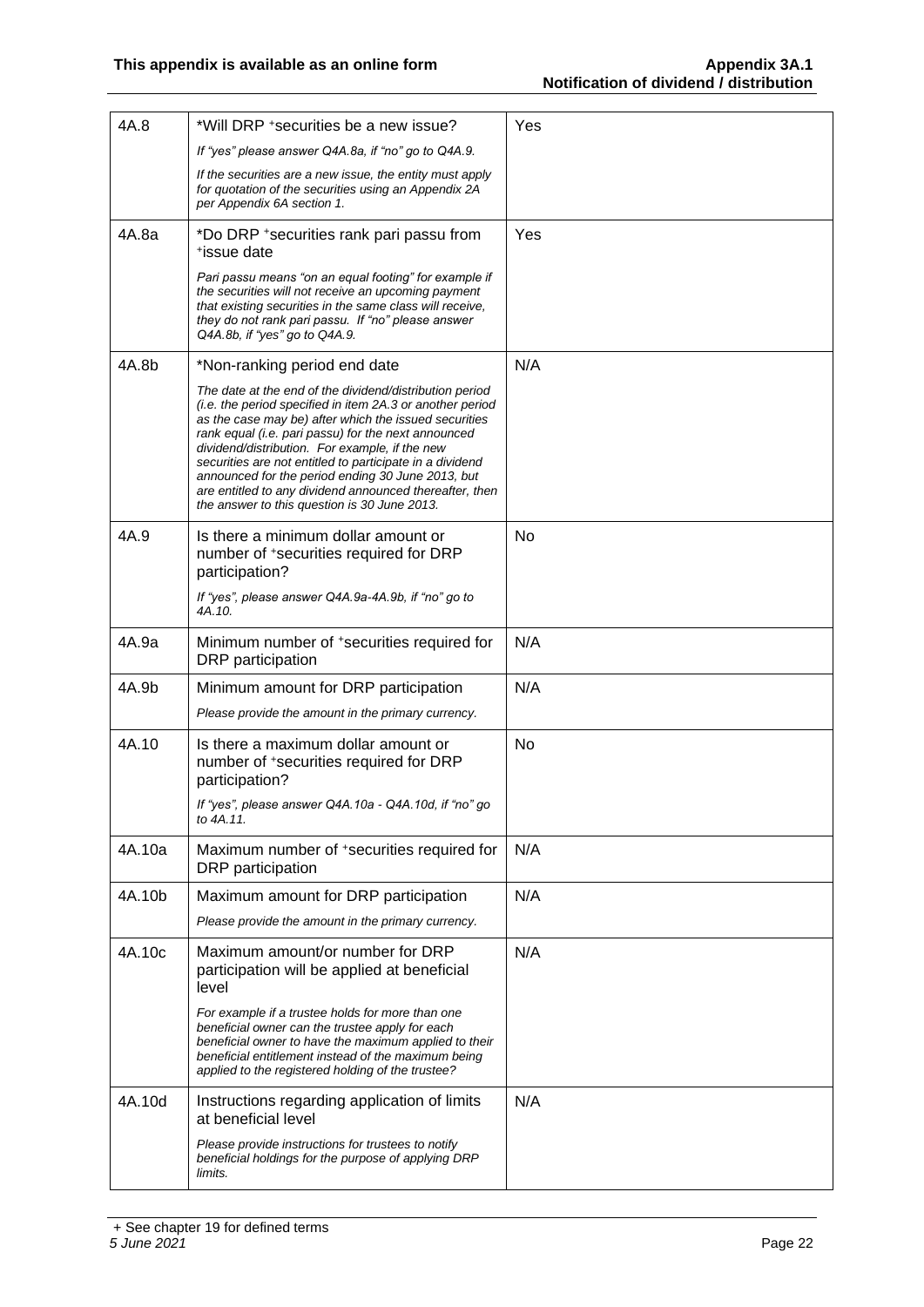| 4A.11  | Are there any other conditions applying to<br>DRP participation?<br>If "yes", please answer Q4A.11a, if "no" go to 4A.12.                            | N <sub>0</sub>                                                                                |
|--------|------------------------------------------------------------------------------------------------------------------------------------------------------|-----------------------------------------------------------------------------------------------|
| 4A.11a | Conditions for DRP participation<br>Please describe any other conditions for participation<br>in the DRP for example residence in a certain country. | N/A                                                                                           |
| 4A.12  | Link to a copy of the DRP rules<br>Please provide a url link to the DRP rules.                                                                       | https://www.charterhall.com.au/investments/f<br>unds/charter-hall-retail-reit/investor-centre |
| 4A.13  | Further information about the DRP                                                                                                                    |                                                                                               |

## Part 4B -Bonus +Security Plan or equivalent (BSP)

*Part 4B to be completed if "BSP" selected at Q2A.11 and you answered "yes" to Q2A.11b – "the BSP applies to this dividend/distribution".*

| Question<br>No. | Question                                                                                                                                                                                                                                                                                                                                                                                                                                | <b>Answer</b>                                                                                                   |
|-----------------|-----------------------------------------------------------------------------------------------------------------------------------------------------------------------------------------------------------------------------------------------------------------------------------------------------------------------------------------------------------------------------------------------------------------------------------------|-----------------------------------------------------------------------------------------------------------------|
| 4B.1            | *What is the default option if +security<br>holders do not indicate whether they want<br>to participate in the BSP?                                                                                                                                                                                                                                                                                                                     | Participation in BSP (i.e. +securities<br>$\perp$<br>issued)<br>Do not participate in BSP(i.e. cash<br>payment) |
| 4B.2            | *Last date and time for lodgement of<br>election notices to share registry under<br><b>BSP</b><br>This information is required by Appendix 6A section 1.<br>Appendix 6A mandates a last election date of at least<br>1 business day after the record date. Please enter the<br>time in Sydney time (i.e. AEST or, when daylight<br>savings is in operation, AEDST); using 24 hour<br>convention e.g. 6.00pm should be entered as 18:00. |                                                                                                                 |
| 4B.3            | *BSP discount rate<br>This information is required by Appendix 6A section 1.<br>If there is no discount please answer "0%". One of<br>either Q4B.3 or Q4B.4 must be answered.                                                                                                                                                                                                                                                           | %                                                                                                               |
| 4B.4            | *Period of calculation of BSP price<br>This information is required by Appendix 6A section 1.<br>One of either Q4B.3 or Q4B.4 must be answered. If<br>you do not know the dates for calculating the BSP<br>price but can describe the methodology please answer<br>question Q4B.5.                                                                                                                                                      | Start date:<br>End date:                                                                                        |
| 4B.5            | *BSP price calculation methodology<br>Please describe the methodology for determining the<br>period of calculation of BSP price or for calculating the<br>BSP price where another methodology is used.                                                                                                                                                                                                                                  |                                                                                                                 |
| 4B.6            | BSP price (including any discount)<br>Please provide the amount in the primary currency.                                                                                                                                                                                                                                                                                                                                                |                                                                                                                 |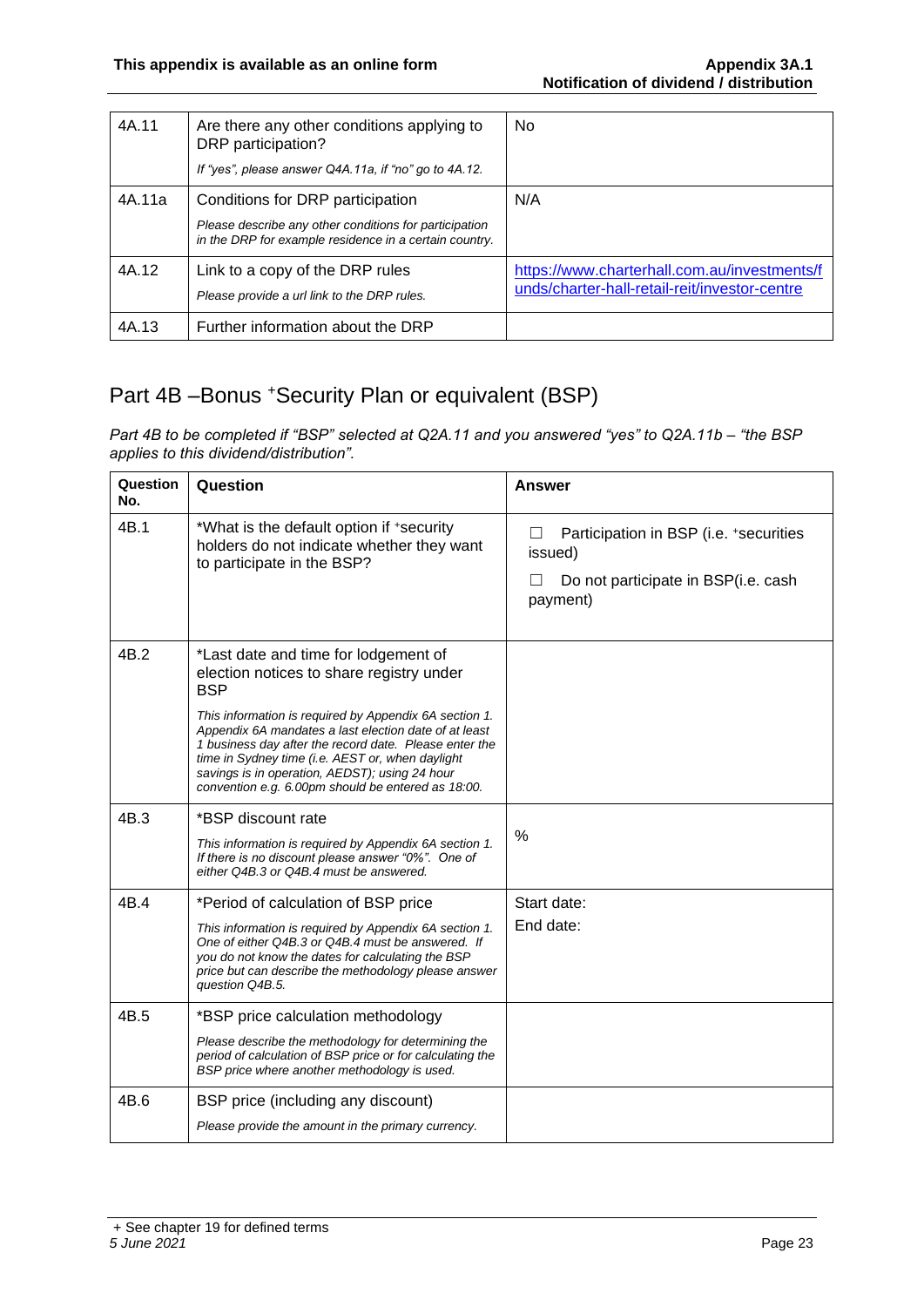| 4B.7   | BSP +securities +issue date                                                                                                                                                                                                                                                                                                                                                                                                                                                                                            |           |
|--------|------------------------------------------------------------------------------------------------------------------------------------------------------------------------------------------------------------------------------------------------------------------------------------------------------------------------------------------------------------------------------------------------------------------------------------------------------------------------------------------------------------------------|-----------|
|        | This date is the date on which the BSP securities are<br>entered into the holdings of BSP participants. This is<br>usually the same as the payment date - Q2A.6. The<br>issue of any new securities under any dividend or<br>distribution plan should be no later than 5 business<br>days after the payment date of the dividend per<br>Appendix 6A section 1.                                                                                                                                                         |           |
| 4B.8   | *Will BSP +securities be a new issue                                                                                                                                                                                                                                                                                                                                                                                                                                                                                   | Yes or No |
|        | If "yes" please answer Q4B.8a, if "no" go to Q4B.9.                                                                                                                                                                                                                                                                                                                                                                                                                                                                    |           |
|        | If the securities are a new issue, the entity must apply<br>for quotation of the securities using an Appendix 2A<br>per Appendix 6A section 1.                                                                                                                                                                                                                                                                                                                                                                         |           |
| 4B.8a  | *Do BSP + securities rank pari passu from<br>*issue date?                                                                                                                                                                                                                                                                                                                                                                                                                                                              | Yes or No |
|        | Pari passu means "on an equal footing" for example if<br>the securities will not receive an upcoming payment<br>that existing securities in the same class will receive,<br>they do not rank pari passu. If "no" please answer<br>Q4B.8b, if "yes" go to Q4B.9.                                                                                                                                                                                                                                                        |           |
| 4B.8b  | *Non-ranking period end date                                                                                                                                                                                                                                                                                                                                                                                                                                                                                           |           |
|        | The date at the end of the dividend/distribution period<br>(i.e. the period specified in item 2A.3 or another<br>rperiod as the case may be) after which the issued<br>securities rank equal (i.e. pari passu) for the next<br>announced dividend/distribution. For example, if the<br>new securities are not entitled to participate in a<br>dividend announced for the period ending 30 June<br>2013, but are entitled to any dividend announced<br>thereafter, then the answer to this question is 30 June<br>2013. |           |
| 4B.9   | Is there a minimum dollar amount or<br>number of *securities required for BSP<br>participation                                                                                                                                                                                                                                                                                                                                                                                                                         | Yes or No |
|        | If "yes", answer $Q4B.9a - 4B.9b$ , if "no" go to $4B.10$ .                                                                                                                                                                                                                                                                                                                                                                                                                                                            |           |
| 4B.9a  | Minimum number of *securities required for<br><b>BSP</b> participation                                                                                                                                                                                                                                                                                                                                                                                                                                                 |           |
| 4B.9b  | Minimum amount for BSP participation                                                                                                                                                                                                                                                                                                                                                                                                                                                                                   |           |
|        | Please provide the amount in the primary currency.                                                                                                                                                                                                                                                                                                                                                                                                                                                                     |           |
| 4B.10  | Is there a maximum dollar amount or<br>number of +securities required for BSP<br>participation?                                                                                                                                                                                                                                                                                                                                                                                                                        | Yes or No |
|        | If "yes", please answer Q4B.10a - 4B.10d, if "no" go to<br>4B.11.                                                                                                                                                                                                                                                                                                                                                                                                                                                      |           |
| 4B.10a | Maximum number of *securities required for<br><b>BSP</b> participation                                                                                                                                                                                                                                                                                                                                                                                                                                                 |           |
| 4B.10b | Maximum amount for BSP participation                                                                                                                                                                                                                                                                                                                                                                                                                                                                                   |           |
|        | Please provide the amount in the primary currency.                                                                                                                                                                                                                                                                                                                                                                                                                                                                     |           |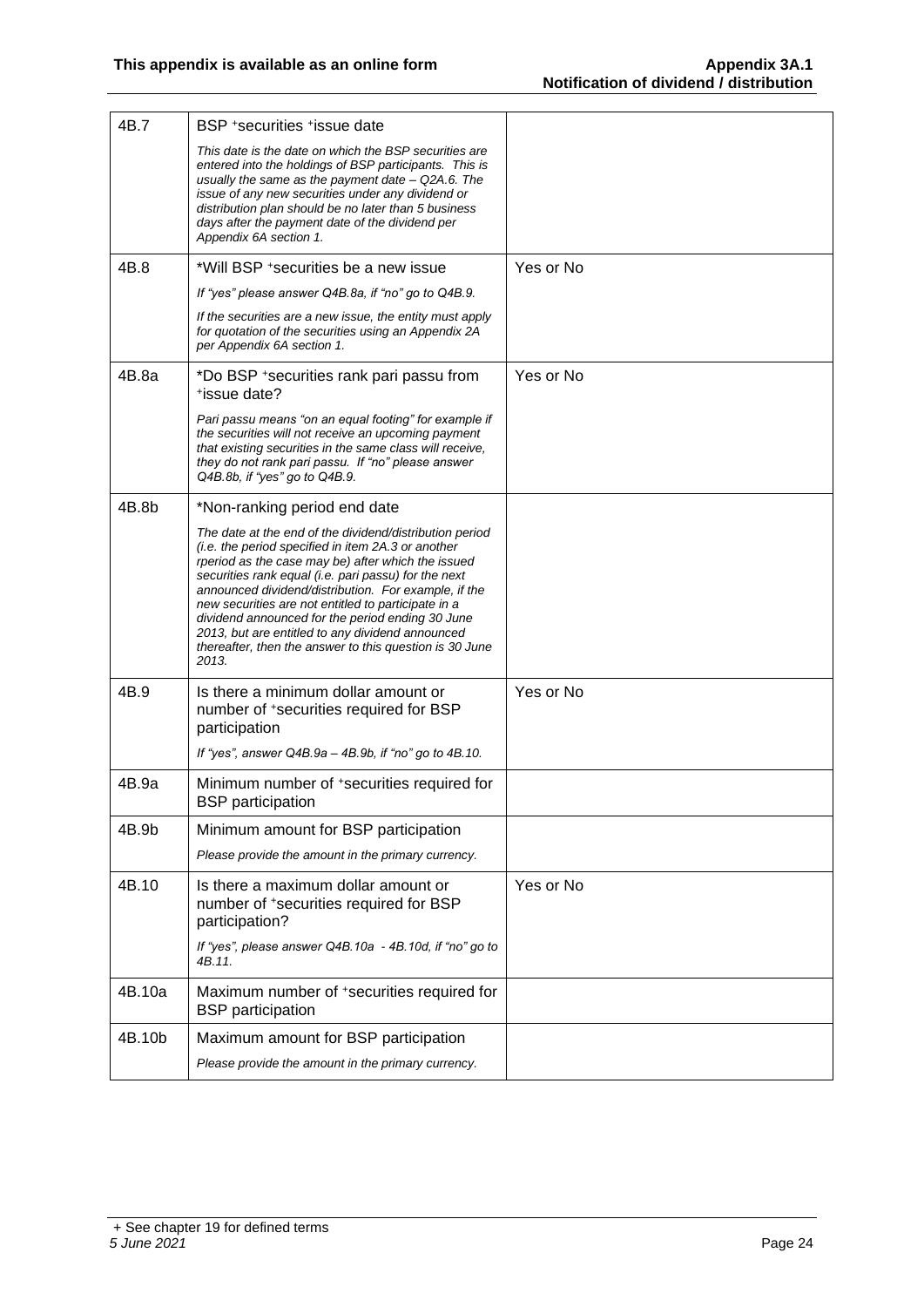| 4B.10c | Maximum amount/or number for BSP<br>participation will be applied at beneficial<br>level                                                                                                                                                                                 | Yes or No |
|--------|--------------------------------------------------------------------------------------------------------------------------------------------------------------------------------------------------------------------------------------------------------------------------|-----------|
|        | For example if a trustee holds for more than one<br>beneficial owner can the trustee apply for each<br>beneficial owner to have the maximum applied to their<br>beneficial entitlement instead of the maximum being<br>applied to the registered holding of the trustee? |           |
| 4B.10d | Instructions regarding application of limits<br>at beneficial level                                                                                                                                                                                                      |           |
|        | Please provide instructions for trustees to notify<br>beneficial holdings for the purpose of applying BSP<br>limits.                                                                                                                                                     |           |
| 4B.11  | Are there any other conditions applying to<br><b>BSP</b> participation                                                                                                                                                                                                   | Yes or No |
|        | If "yes", please answer Q4B.11a, if "no" go to 4B.12.                                                                                                                                                                                                                    |           |
| 4B.11a | Conditions for BSP participation                                                                                                                                                                                                                                         |           |
|        | Please describe any other conditions for participation<br>in the BSP for example residence in a certain country.                                                                                                                                                         |           |
| 4B.12  | Link to a copy of the BSP rules                                                                                                                                                                                                                                          |           |
|        | Please provide a url link to the BSP rules.                                                                                                                                                                                                                              |           |
| 4B.13  | Further information about the BSP                                                                                                                                                                                                                                        |           |

#### Part 4C – Other Plan

*Part 4C to be completed if "another plan" selected at Q2A.11 and you answered "yes" to Q2A.11c – "the Plan applies to this dividend/distribution".*

| Question<br>No. | Question                                                                                                                                                                                                                                                                    | <b>Answer</b>                                                                                           |
|-----------------|-----------------------------------------------------------------------------------------------------------------------------------------------------------------------------------------------------------------------------------------------------------------------------|---------------------------------------------------------------------------------------------------------|
| 4C.1            | *Name of the Plan                                                                                                                                                                                                                                                           |                                                                                                         |
| 4C.2            | *What is the default option if +security<br>holders do not indicate whether they want<br>to participate in the Plan?                                                                                                                                                        | Participation in Plan (i.e. +securities<br>issued)<br>Do not participate in Plan (i.e. cash<br>payment) |
| 4C.3            | *Last date and time for lodgement of<br>election notices to share registry under<br>Plan<br>This information is required by Appendix 6A section 1.                                                                                                                          |                                                                                                         |
|                 | Appendix 6A mandates a last election date of at least<br>1 business day after the record date. Please enter the<br>time in Sydney time (i.e. AEST or, when daylight<br>savings is in operation, AEDST); using 24 hour<br>convention e.g. 6.00pm should be entered as 18:00. |                                                                                                         |
| 4C.4            | *Plan discount rate<br>If there is no discount please answer "0%". One of<br>either Q4C.4 or Q4C.5 must be answered.                                                                                                                                                        | $\%$                                                                                                    |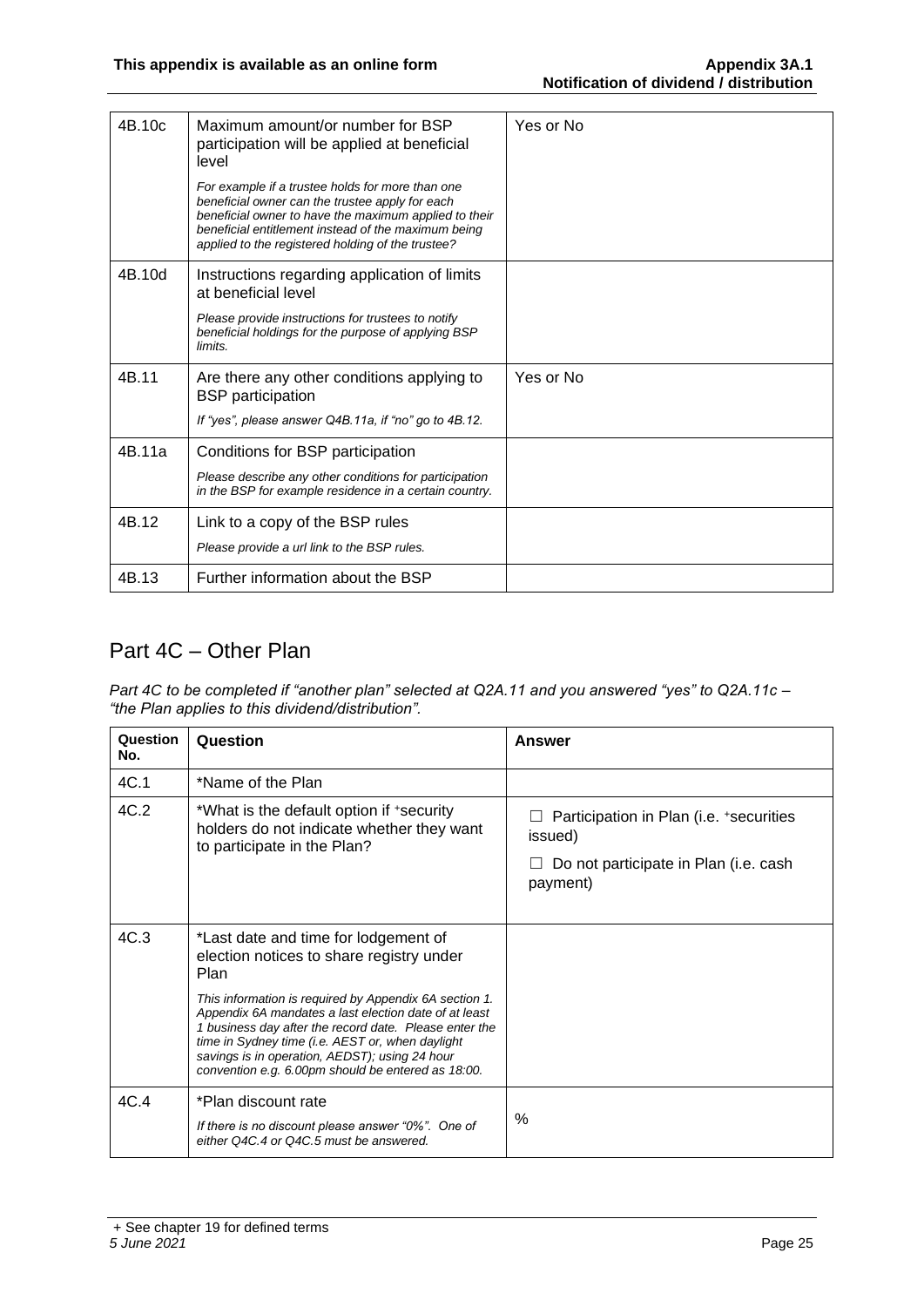| 4C.5   | *Period of calculation of Plan price                                                                                                                                                                                                                                                                                                                                                                                                                                                                               | Start date: |
|--------|--------------------------------------------------------------------------------------------------------------------------------------------------------------------------------------------------------------------------------------------------------------------------------------------------------------------------------------------------------------------------------------------------------------------------------------------------------------------------------------------------------------------|-------------|
|        | One of either Q4C.4 or Q4C.5 must be answered. If<br>you do not know the dates for calculating the Plan<br>price but can describe the methodology please answer<br>question Q4C.5.                                                                                                                                                                                                                                                                                                                                 | End date:   |
| 4C.6   | *Plan price calculation methodology                                                                                                                                                                                                                                                                                                                                                                                                                                                                                |             |
|        | Please describe the methodology for determining the<br>period of calculation of Plan price or for calculating the<br>Plan price where another methodology is used.                                                                                                                                                                                                                                                                                                                                                 |             |
| 4C.7   | Plan price (including any discount)                                                                                                                                                                                                                                                                                                                                                                                                                                                                                |             |
|        | Please provide the amount in the primary currency.                                                                                                                                                                                                                                                                                                                                                                                                                                                                 |             |
| 4C.8   | Plan *securities *issue date                                                                                                                                                                                                                                                                                                                                                                                                                                                                                       |             |
|        | This date is the date on which the Plan securities are<br>entered into the holdings of Plan participants. This is<br>usually the same as the payment date $-$ Q2A.6. The<br>issue of any new securities under any dividend or<br>distribution plan should be no later than 5 business<br>days after the payment date of the dividend per<br>Appendix 6A section 1.                                                                                                                                                 |             |
| 4C.9   | *Will Plan +securities be a new issue                                                                                                                                                                                                                                                                                                                                                                                                                                                                              | Yes or No   |
|        | If "yes" please answer Q4C.9a, if "no" go to 4C.10.                                                                                                                                                                                                                                                                                                                                                                                                                                                                |             |
|        | If the securities are a new issue, the entity must apply<br>for quotation of the securities using an Appendix 2A<br>per Appendix 6A section 1.                                                                                                                                                                                                                                                                                                                                                                     |             |
| 4C.9a  | *Do Plan +securities rank pari passu from<br>*issue date?                                                                                                                                                                                                                                                                                                                                                                                                                                                          | Yes or No   |
|        | Pari passu means "on an equal footing" for example if<br>the securities will not receive an upcoming payment<br>that existing securities in the same class will receive,<br>they do not rank pari passu. If "no" please answer<br>Q4C.9b, if "yes" go to Q4C.10.                                                                                                                                                                                                                                                   |             |
| 4C.9b  | *Non-ranking period end date                                                                                                                                                                                                                                                                                                                                                                                                                                                                                       |             |
|        | The date at the end of the dividend/distribution period<br>(i.e. the period specified in item 2A.3 or another period<br>as the case may be) after which the issued securities<br>rank equal (i.e. pari passu) for the next announced<br>dividend/distribution. For example, if the new<br>securities are not entitled to participate in a dividend<br>announced for the period ending 30 June 2013, but<br>are entitled to any dividend announced thereafter, then<br>the answer to this question is 30 June 2013. |             |
| 4C.10  | Is there a minimum dollar amount or<br>number of +securities required for Plan<br>participation?                                                                                                                                                                                                                                                                                                                                                                                                                   | Yes or No   |
|        | If "yes", please answer Q4C.10a - 4C.10b, if "no" go<br>to 4C.11.                                                                                                                                                                                                                                                                                                                                                                                                                                                  |             |
| 4C.10a | Minimum number of *securities required for<br>Plan participation                                                                                                                                                                                                                                                                                                                                                                                                                                                   |             |
| 4C.10b | Minimum amount for Plan participation                                                                                                                                                                                                                                                                                                                                                                                                                                                                              |             |
|        | Please provide the amount in the primary currency.                                                                                                                                                                                                                                                                                                                                                                                                                                                                 |             |